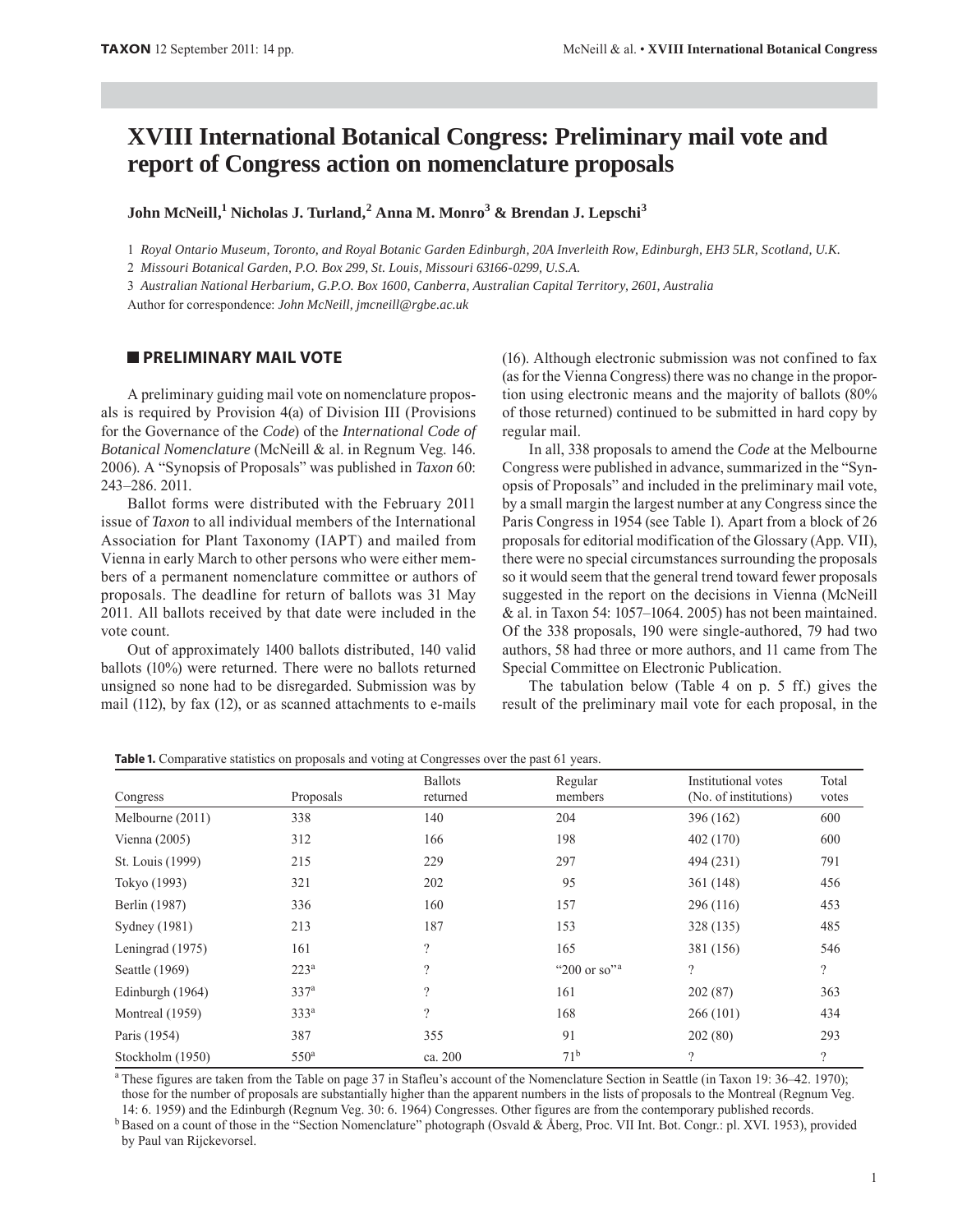sequence "yes", "no", "ed.c." (refer to the Editorial Committee), "sp.c." (refer to a Special Committee), and the "total" votes cast for that proposal followed by "% no", the percentage of votes against (discounting abstentions). When the "no" vote was 75% or more, the Section, as with previous Congresses, decided that all such proposals would be ruled as rejected without discussion unless reintroduced from the floor. There were 50 such heavily defeated proposals (15% of the total), of which 7 had a negative vote of 90% or more.

An asterisk (\*) preceding the number voting "ed.c." indicates that the Rapporteurs, in their comments (see Taxon 60: 243–286. 2011), suggested a special meaning for an "ed.c." vote.

With 140 ballots submitted the total vote on each proposal shows the proportion of those who wished to express an opinion on that proposal. In general this was relatively constant between about 70% and 80%. There was the usual exception in the case of those proposals only affecting particular groups, such as those dealing only with fungi, for which the range was 60% to 70%. The proposals dealing with electronic publication generated the greatest interest with an average "turn-out" of 85%.

## **NOMENCLATURE SECTION PROCEEDINGS AND APPOINTMENTS**

The sessions of the Nomenclature Section of the XVIII International Botanical Congress took place in the Copland Theatre, Economics and Commerce Building, University of Melbourne (Parkville campus), Melbourne, Australia, on Monday, 18 July 2011 at 9 a.m. and daily thereafter until Friday, 22 July. The sessions continued until around 5:30 p.m. each day (with half hour breaks in the morning and afternoon and an hour's break for lunch), except on Friday when the sessions concluded at the end of business, at 4:21 p.m., and were followed by the General Assembly of IAPT. There were 204 registered members in attendance, carrying 396 institutional votes in addition to their personal votes, making a total of 600 possible votes representing 56 countries (see Table 2). Although as at Vienna in 2005 this was a large attendance compared with many previous Congresses, it was substantially smaller than that at St. Louis in 1999 which had a record attendance (see Table 1).

The officers of the Section, appointed in conformity with Division III of the *Code*, were S. Knapp (London, England, U.K., President), J. McNeill (Edinburgh, Scotland, U.K., Rapporteur-général), N.J. Turland (St. Louis, U.S.A., Vicerapporteur), and B.J. Lepschi (Canberra, Australia, Recorder). The Bureau of Nomenclature further included five vice-presidents appointed by the Section: B. Briggs (Sydney, Australia), W. Gams (Utrecht, Netherlands), D. Geltman (St. Petersburg, Russia), W. Greuter (Berlin, Germany & Palermo, Italy), and G. Smith (Pretoria, South Africa). A.M. Monro (Canberra, Australia) worked closely with the Recorder in the performance of the duties of the position.

The Nominating Committee, appointed by the Section on the nomination of the Bureau of Nomenclature, consisted of 12 members: B. Briggs (Sydney, Australia, Chair), P.J. Brownsey (Wellington, New Zealand), K. Challis (Kew, U.K.), A.A. Dönmez (Ankara, Turkey), R.H. Fortunato (Buenos Aires, Argentina), H. Glen (Durban, South Africa), Tseng-Chieng Huang (Taipei, Taiwan), P.M. Kirk (Egham, U.K.), R. Magill (St. Louis, U.S.A.), J.H. Wiersema (Beltsville, U.S.A.), S. Demissew (Addis Ababa, Ethiopia), and Xian-Chun Zhang (Beijing, China).

The Section appointed tellers (see Acknowledgements), and adopted the by now traditional procedures of: (1) considering as rejected all proposals that had received 75% or more "no" votes in the preliminary mail vote; (2) requiring that any new motion made from the floor, or re-introduction of such a rejected proposal, be considered only if supported by at least five Section members; and (3) requiring a 60% majority of the votes cast for any amendment to the *Code* to be accepted. The Section also adopted the procedure adopted by the Section in Vienna, but for which there was no previous precedent, of requiring a 60% majority to *reject* a recommendation from the General Committee for inclusion of a name or work in Appendices II–VI of the *Code*.

Following a card vote (373 yes : 172 no, 68.4% yes), the Section approved the *Vienna Code* as published as the basis for its deliberations, the opposition to acceptance being based on the view that the procedure adopted in Vienna for acceptance of recommendations by the General Committee (i.e., the procedure just previously adopted by the Section in Melbourne) was invalid (see, e.g., Moore & al. in Taxon 60: 852–857. 2011, and references therein). This procedure had covered, but had not been limited to, the recommendation that *Acacia* be conserved with *A. penninervis* as type.

For the revised *Melbourne Code* to arise from the Melbourne Congress, the Editorial Committee was given the usual power to alter wording, Examples, or location of Articles and Recommendations insofar as the meaning was not affected, but was requested to retain the present numbering insofar as possible.

A proposal by the President was accepted, whereby proposals that concerned only Examples (except Voted Examples) that the Section did not explicitly wish to discuss would be referred to the Editorial Committee without a formal vote.

The proposals were considered and acted upon in the sequence in which they appear in the published "Synopsis" (McNeill & Turland in Taxon 60: 243–286. 2011), except when proposals were part of a suite in which the key proposal appeared later in the Synopsis or in cases where action was postponed to allow further deliberations among the proposers or the specialists concerned (as was the case, in particular, for proposals concerning typification of sanctioned names of fungi and of proposals dealing with names of fungi with a pleomorphic life cycle). The full proceedings, based on the audio recordings of the debates, will, as for recent Congresses, be published and offered to all Section members thanks to a contribution from IAPT.

The Section's decisions are tabulated below, along with the results of the preliminary mail vote. Of the 338 original proposals submitted, 81 were accepted (24%), a more usual success rate than that in Vienna; of these 19 had been more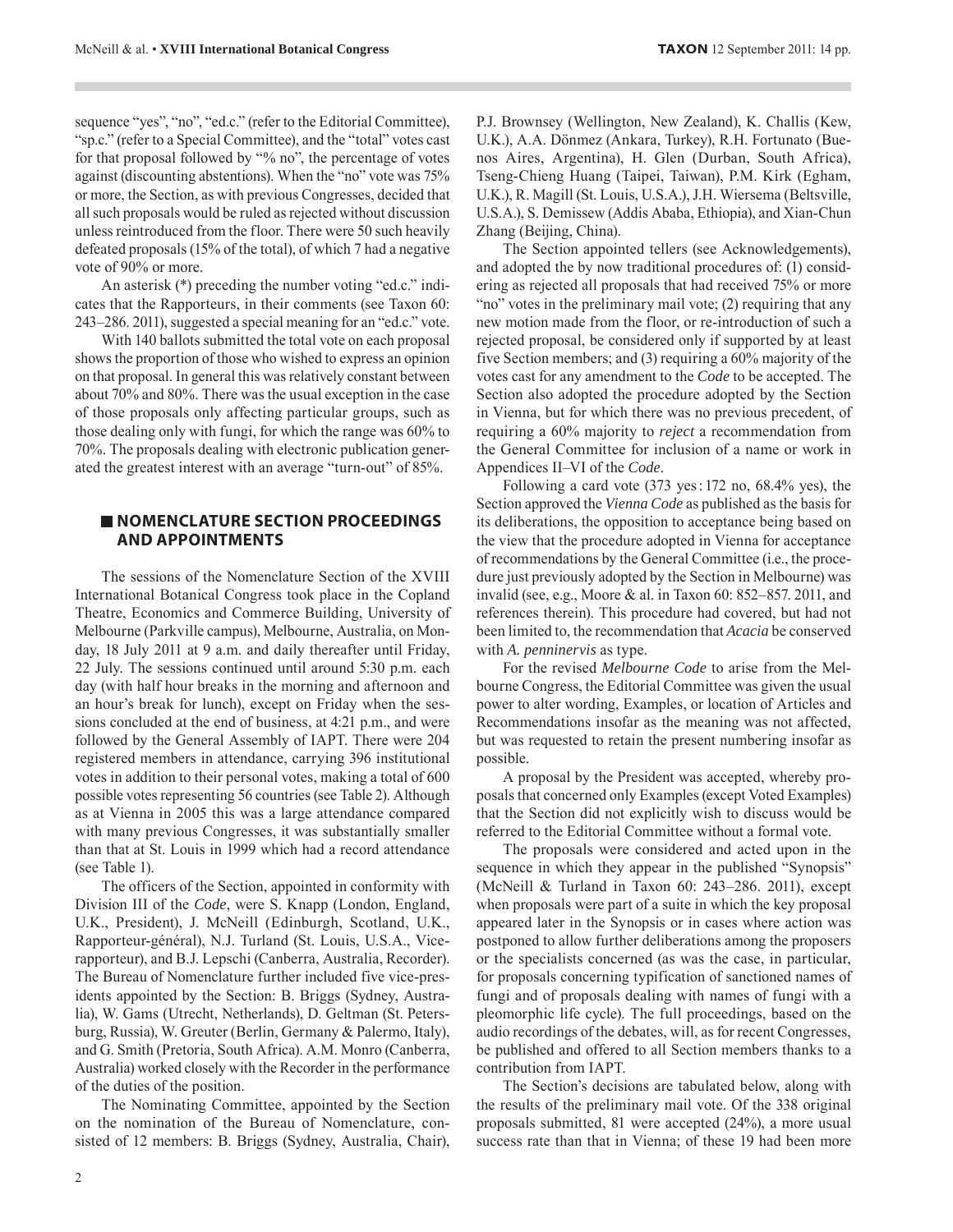or less substantially amended. As at Vienna a large number of proposals (103—31%) were referred to the Editorial Committee, including 28 dealing with the Glossary that were referred to that Committee en bloc. On the negative side, 154 proposals (46%) were either rejected, withdrawn, or referred directly to Special Committees; of these 99 were not discussed because they were: (i) rejected automatically on account of an earlier decision (12), (ii) withdrawn (39), or (iii) received more than 75% "no" votes in the preliminary mail vote (48—of the 50 noted above, two, Art. 16 Prop. E and Art. 51 Prop. A, were reintroduced for discussion—and then defeated). Of note was the number of proposals (24) withdrawn in favour of new proposals presented for the first time at the Section meeting and accepted. These related to the rules governing the nomenclature of fungi with a pleomorphic life cycle (Art. 59) and the typification of names of fungi sanctioned under Art. 13 and 15. Apart from these, a relatively small number of entirely new proposals from the floor were successful (see New Proposals Accepted).

The Section resolved to establish five Special Committees to report to the Nomenclature Section of the next Congress. The last committee is a re-establishment of a Special Committee set up at the Vienna Congress, but which did not complete a report to the Section in Melbourne.

- **Special Committee on Publications Using a Largely Mechanical Method of Selection of Types** (Art. 10.5) (especially under the *American Code*)
- **Special Committee on By-laws for the Nomenclature Section** (with a **Subcommittee on Governance of the**  *Code* **With Respect to Fungi**)
- **Special Committee on Institutional Votes**
- **Special Committee on Registration of Algal and Plant Names** (including fossils)
- **Special Committee on Harmonization of Nomenclature of** *Cyanophyta***/***Cyanobacteria* (to be established in association with relevant appointees from the Commission on Prokaryote Nomenclature).

| <b>Table 2.</b> Geographic statistics on institutional and personal votes at the Melbourne Congress (sorted in descending order by total number of votes). |  |  |
|------------------------------------------------------------------------------------------------------------------------------------------------------------|--|--|
|                                                                                                                                                            |  |  |

|                      | Institutional  | Personal         | Total            |                | Institutional    | Personal         | Total          |
|----------------------|----------------|------------------|------------------|----------------|------------------|------------------|----------------|
| Country              | votes          | votes            | votes            | Country        | votes            | votes            | votes          |
| Australia            | 40             | 69               | 109              | Colombia       | $\mathfrak{Z}$   | $\boldsymbol{0}$ | $\mathfrak{Z}$ |
| <b>United States</b> | 67             | 36               | 103              | Estonia        | $\overline{2}$   | $\mathbf{1}$     | 3              |
| United Kingdom       | 28             | 17               | 45               | Japan          | $\mathfrak{2}$   | 1                | 3              |
| South Africa         | 19             | $\,$ $\,$        | 27               | Norway         | $\mathfrak{2}$   | $\mathbf{1}$     | 3              |
| Germany              | 18             | $\overline{4}$   | 22               | Pakistan       | 3                | $\mathbf{0}$     | 3              |
| Netherlands          | 16             | 5                | 21               | Portugal       | $\overline{2}$   | 1                | 3              |
| Canada               | 14             | 6                | 20               | Ethiopia       | 1                |                  | 2              |
| <b>Brazil</b>        | 13             | 3                | 16               | Greece         | $\overline{2}$   | $\mathbf{0}$     | 2              |
| New Zealand          | 8              | 8                | 16               | Iran           | $\overline{2}$   | $\mathbf{0}$     | 2              |
| India                | 10             | 5                | 15               | Kenya          | $\mathfrak{2}$   | $\mathbf{0}$     | 2              |
| Italy                | 10             | $\overline{2}$   | 12               | Mozambique     | $\mathfrak{2}$   | $\boldsymbol{0}$ | $\overline{c}$ |
| Austria              | 8              | 3                | 11               | Poland         | $\mathfrak{2}$   | $\mathbf{0}$     | 2              |
| Finland              | 10             | 1                | 11               | Romania        | $\mathbf{1}$     | 1                | 2              |
| Russia               | 10             | 1                | 11               | Singapore      | $\mathfrak{2}$   | $\boldsymbol{0}$ | 2              |
| Switzerland          | 7              | $\overline{4}$   | 11               | Thailand       | $\overline{2}$   | $\mathbf{0}$     | 2              |
| Belgium              | 8              | $\overline{2}$   | 10               | Venezuela      | $\mathfrak{2}$   | $\boldsymbol{0}$ | 2              |
| China                | $\theta$       | 10               | 10               | Zimbabwe       | $\mathfrak{2}$   | $\theta$         | 2              |
| Mexico               | 10             | $\theta$         | 10               | <b>Belarus</b> | $\mathbf{1}$     | $\boldsymbol{0}$ | $\mathbf{1}$   |
| France               | 8              | 1                | 9                | Bulgaria       | $\boldsymbol{0}$ | $\mathbf{1}$     |                |
| Turkey               | 8              | 1                | 9                | Chile          | 1                | $\theta$         |                |
| Czech Republic       | $\tau$         | 1                | 8                | Ecuador        | $\mathbf{1}$     | $\boldsymbol{0}$ |                |
| Argentina            | 6              | 1                | 7                | Hungary        | $\mathbf{1}$     | $\boldsymbol{0}$ |                |
| Denmark              | $\overline{7}$ | $\mathbf{0}$     | $\boldsymbol{7}$ | Ireland        | $\mathbf{1}$     | $\boldsymbol{0}$ |                |
| Spain                | 5              | 1                | 6                | Namibia        | 1                | $\boldsymbol{0}$ |                |
| Taiwan               | $\mathbf{0}$   | 6                | 6                | Panama         | $\mathbf{1}$     | $\boldsymbol{0}$ |                |
| Cuba                 | 5              | $\boldsymbol{0}$ | 5                | Sweden         | $\boldsymbol{0}$ | $\mathbf{1}$     |                |
| Slovakia             | 4              | 1                | 5                | Uganda         | $\mathbf{1}$     | $\boldsymbol{0}$ | 1              |
| Ukraine              | 5              | $\boldsymbol{0}$ | 5                |                |                  |                  |                |
| Armenia              | 3              | $\overline{0}$   | 3                | <b>Totals</b>  | 396              | 204              | 600            |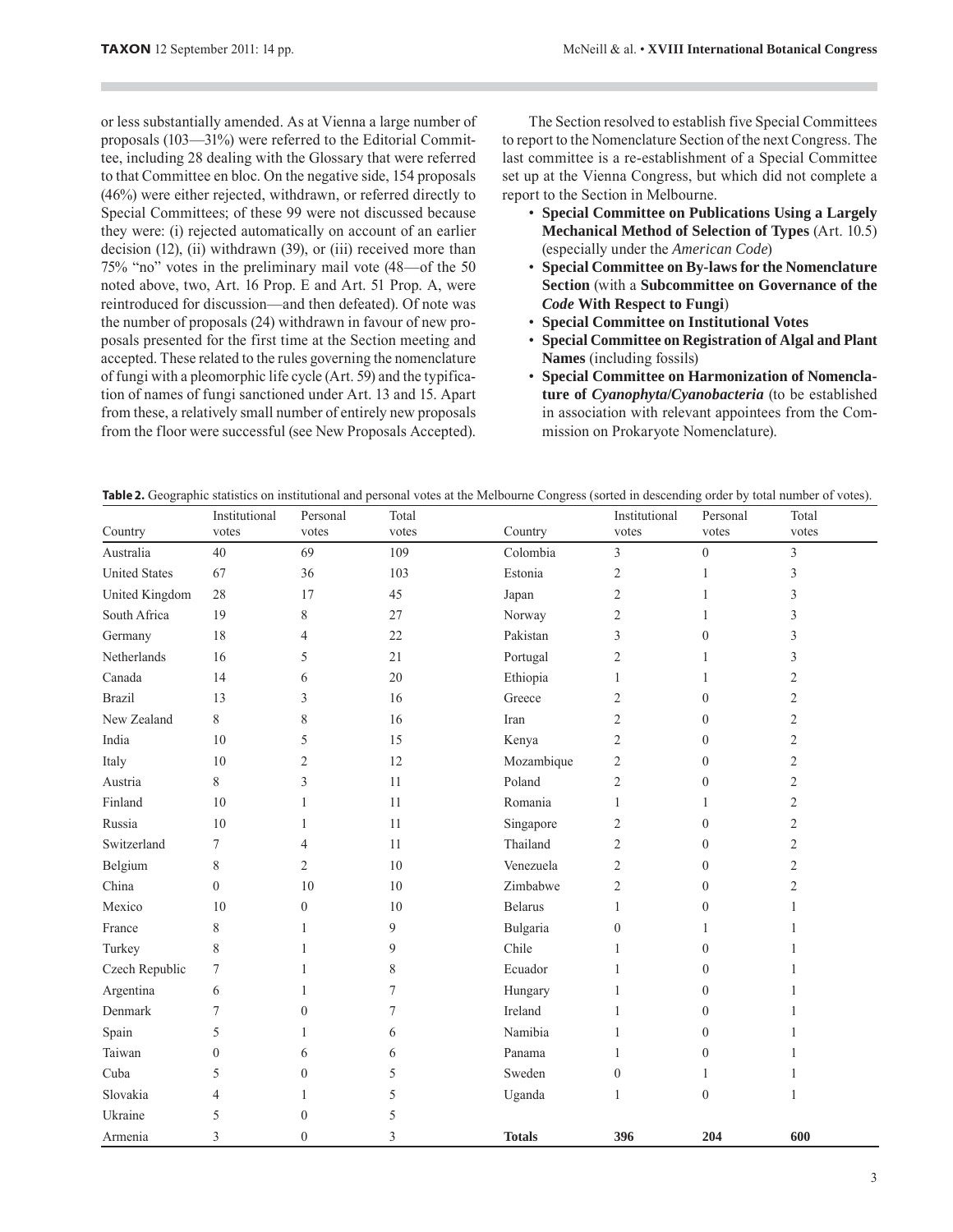| <b>FAXON</b> 12 September 2011: 14 pp. |  |  |
|----------------------------------------|--|--|
|----------------------------------------|--|--|

| showing the proportions of institutional and personal voies. |              |     |     |       |         |
|--------------------------------------------------------------|--------------|-----|-----|-------|---------|
| Description                                                  | Vote<br>type | Yes | No  | Total | $%$ Yes |
| Vote $1$ :                                                   | Inst.        | 247 | 136 | 383   | 64.5%   |
| Ratify Vienna Code                                           | Pers.        | 126 | 36  | 162   | 77.8%   |
|                                                              | Total        | 373 | 172 | 545   | 68.4%   |
| Vote 2:                                                      | Inst.        | 234 | 119 | 353   | 66.3%   |
| Art. 6 Prop. A, amendment                                    | Pers.        | 91  | 50  | 141   | 64.5%   |
| (see note 6 on p. 10)                                        | Total        | 325 | 169 | 494   | 65.8%   |
| Vote $3$ :                                                   | Inst.        | 171 | 167 | 338   | 50.6%   |
| Art. 9 Prop. E                                               | Pers.        | 51  | 79  | 130   | 39.2%   |
|                                                              | Total        | 222 | 246 | 468   | 47.4%   |
| Vote 4:                                                      | Inst.        | 224 | 107 | 331   | 67.7%   |
| Art. 10 Prop. A                                              | Pers.        | 70  | 40  | 110   | 63.6%   |
|                                                              | Total        | 294 | 147 | 441   | 66.7%   |
| Vote $5$ :                                                   | Inst.        | 273 | 110 | 383   | 71.3%   |
| Art. 14 Prop. G                                              | Pers.        | 95  | 47  | 142   | 66.9%   |
|                                                              | Total        | 368 | 157 | 525   | 70.1%   |
| Vote $6$ :                                                   | Inst.        | 177 | 184 | 361   | 49.0%   |
| New proposal on Art. 31<br>(see note 28 on $p. 11$ )         | Pers.        | 80  | 66  | 146   | 54.8%   |
|                                                              | Total        | 257 | 250 | 507   | 50.7%   |
| Vote $7:$                                                    | Inst.        | 191 | 136 | 327   | 58.4%   |
| Art. 7 Prop. L                                               | Pers.        | 65  | 51  | 116   | 56.0%   |
|                                                              | Total        | 256 | 187 | 443   | 57.8%   |
| Vote 8:                                                      | Inst.        | 180 | 152 | 332   | 54.2%   |
| Art. 46 Prop. A                                              | Pers.        | 64  | 75  | 139   | 46.0%   |
|                                                              | Total        | 244 | 227 | 471   | 51.8%   |
| Vote $9$ (card 10):                                          | Inst.        | 121 | 273 | 394   | 30.7%   |
| New proposal on Acacia<br>(Turland; see note 35 on p. 11)    | Pers.        | 48  | 123 | 171   | 28.1%   |
|                                                              | Total        | 169 | 396 | 565   | 29.9%   |
| Vote 10 (card 11):                                           | Inst.        | 153 | 164 | 317   | 48.3%   |
| Art. 46 Prop. I                                              | Pers.        | 56  | 66  | 122   | 45.9%   |
|                                                              | Total        | 209 | 230 | 439   | 47.6%   |
| Vote 11 (card 13):                                           | Inst.        | 218 | 98  | 316   | 69.0%   |
| New proposal on Art. 8.4                                     | Pers.        | 72  | 47  | 119   | 60.5%   |
|                                                              | Total        | 290 | 145 | 435   | 66.7%   |

| <b>Table 3.</b> Card votes taken at the Melbourne Nomenclature Section, |
|-------------------------------------------------------------------------|
| showing the proportions of institutional and personal votes.            |

Most of the decisions taken by the Section were clear cut, and a show of hands was usually conclusive. In a few cases a show of cards was deemed necessary, and 11 formal card votes were requested: that on the approval of the *Vienna Code* referred to above, and 10 others detailed below, of which only 4 resulted in successful proposals. Voting cards for delegates' personal votes were marked with a "P" so that personal and institutional votes could be separately tabulated. This was done in response to interest, prior to the Congress, in the effect of institutional votes (see Smith & al. in Taxon 59: 930–934. 2010; Applequist & al. in Taxon 59: 1567–1570. 2010; Landrum in Taxon 59: 1616. 2010; and Smith & al. in Taxon 60: 213–215. 2011). With the newly established Special Committee on Institutional Votes in mind, separate figures for institutional and personal votes are provided here (Table 3).

At its final session, the Section received the six-year reports of the General Committee and other Permanent Nomenclature Committees (the latter to be published in the full proceedings of the Section meetings, "Report on Botanical Nomenclature— Melbourne 2011"). The Report of the General Committee (see Barrie in Taxon 60: 1211–1214. 2011) included 233 recommendations to conserve and reject names (166 to conserve under Art. 14 and 67 to reject under Art. 56), 16 recommendations that names or epithets were sufficiently alike to be treated as homonyms and 5 that names or epithets were not (Art. 53.5), and 3 recommendations that descriptive statements satisfied the requirement of Art. 32.1(d) for valid publication and 4 that they did not (Art. 32.4). These recommendations were approved by the Section en bloc.

The Section also approved the Nominating Committee's slate of candidates for Rapporteur-général and membership of the Permanent Nomenclature Committees for the period 2011–2017, as follows:

**Rapporteur-général for the XIX International Botanical Congress, 2017. —** N.J. Turland (U.S.A.).

**General Committee. —** D.J. Mabberley (Australia, Chair), K. Wilson (Australia, Secretary).—Ex officio members: W.L. Applequist (U.S.A., Committee for Vascular Plants), N. Klazenga (Australia, Committee for Bryophytes), L.L. Norvell (U.S.A., Committee for Fungi), W.F. Prud'homme van Reine (Netherlands, Committee for Algae), P.S. Herendeen (U.S.A., Committee on Fossils), N.J. Turland (U.S.A., Editorial Committee & Rapporteur-général), V.A. Funk (U.S.A., President of IAPT), K. Marhold (Slovakia, Secretary General of IAPT). — Other members: F.R. Barrie (U.S.A.), V. Demoulin (Belgium), L.J. Dorr (U.S.A.), H.F. Glen (South Africa), W. Greuter (Germany/Italy), D.L. Hawksworth (U.K./Spain), H.W. Lack (Germany), De-Zhu Li (China), J. McNeill (U.K.), H. Nagamasu (Japan), A.E. Orchard (Australia), G.T. Prance (U.K.), G. Yatskievych (U.S.A.), F.O. Zuloaga (Argentina).

**Committee for Vascular Plants. —** [Chair: to be elected], W.L. Applequist (U.S.A., Secretary), R.K. Brummitt (U.K.), P. Daniel (India), G. Davidse (U.S.A.), R. Fortunato (Argentina), K. Gandhi (U.S.A.), C.E. Jarvis (U.K.), N. Kilian (Germany), R. de Mello-Silva (Brazil), H. Ohashi (Japan), G. Perry† (Australia), J. Prado (Brazil), J.P. Roux (South Africa),

† G. Perry died on 22 August 2011.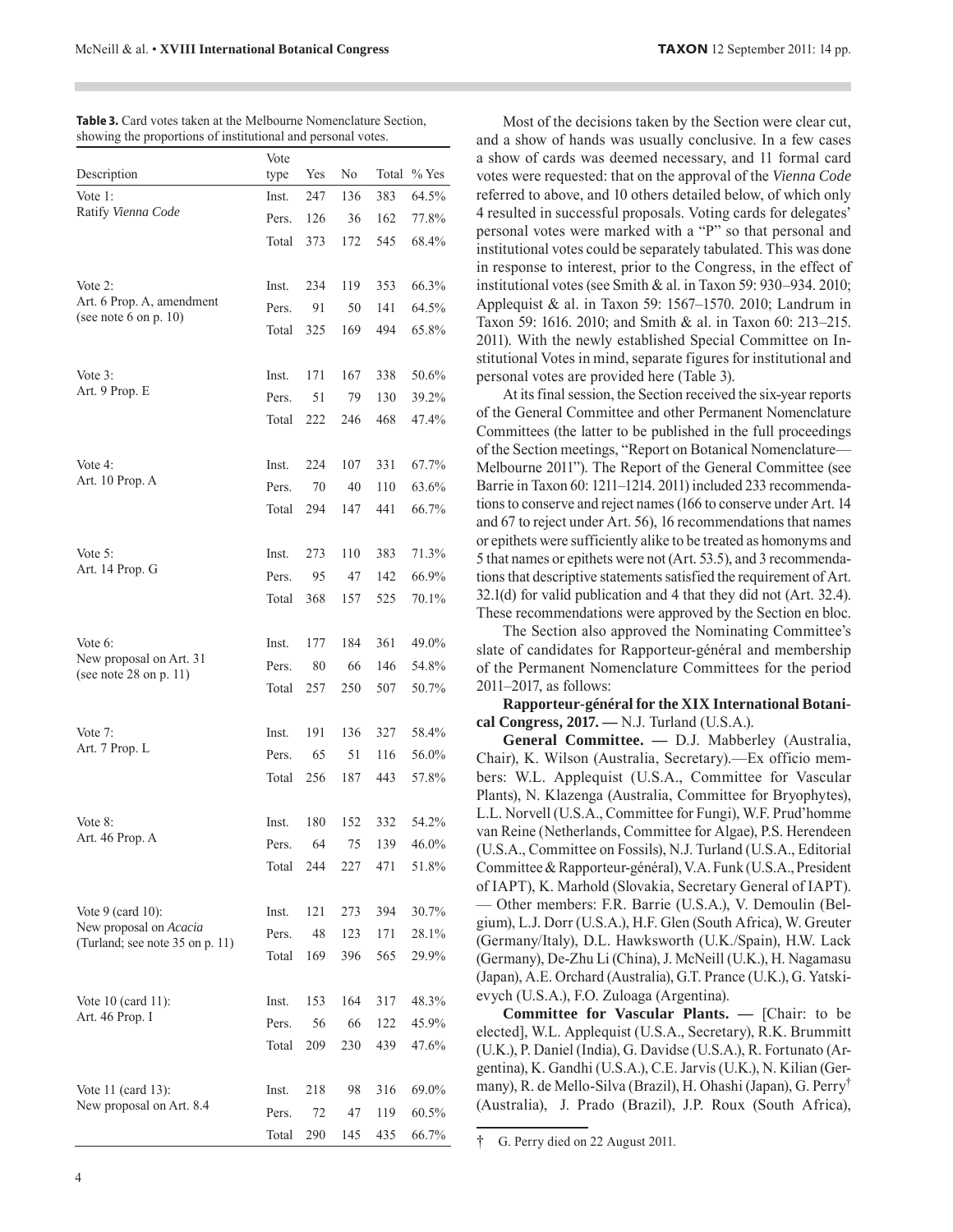P.A. Schäfer (France), A. Sennikov (Finland), M. Thulin (Sweden), P. Vorster (South Africa), P.G. Wilson (Australia), Xian-Chun Zhang (China).

**Committee for Bryophytes. —** D.G. Long (U.K., Chair), N. Klazenga (Australia, Secretary), W.R. Buck (U.S.A.), D.P. da Costa (Brazil), D. Glenny (New Zealand), L. Hedenäs (Sweden), M.S. Ignatov (Russia), M. von Konrat (U.S.A.), N.A. Konstantinova (Russia), M.J. Price (Switzerland), J. van Rooy (South Africa), B.C. Tan (U.S.A.), J. Váña (Czech Republic), Rui-Liang Zhu (China).

**Committee for Algae. —** P.C. Silva (U.S.A., Chair), W.F. Prud'homme van Reine (Netherlands, Secretary), S. Adl (Canada), R.A. Andersen (U.S.A.), J. Bolton (South Africa), P. Compère (Belgium), G. Furnari (Italy), L. Hoffmann (Luxembourg), R. Jahn (Germany), M. Masuda (Japan), F.F. Pedroche (Mexico), A.K.S.K. Prasad (U.S.A.), B. Santelices (Chile), K.L. Vinogradova (Russia), W.J. Woekerling (Australia).

**Committee for Fungi.** — [Chair: to be elected], L.L. Norvell (U.S.A., Secretary), J.L. Crane (U.S.A.), J. Dianese (Brazil), M. Gryzenhout (South Africa), T. Iturriaga (Venezuela), M. Kirchmair (Austria), P.M. Kirk (U.K.), R. Kirschner (Taiwan), Pei-Gui Liu (China), T.W. May (Australia), J. Melot (Iceland), A.M. Minnis (U.S.A.), S.R. Pennycook (New Zealand), C. Printzen (Germany), S.A. Redhead (Canada) S. Ryman (Sweden), D. Triebel (Germany), Yi-Jian Yao (China).

**Committee on Fossils. —** M.J. Head (Canada, Chair), P.S. Herendeen (U.S.A., Secretary), H. Anderson (South Africa), D.J. Batten (U.K.), D.J. Cantrill (Australia), C.J. Cleal (U.K.), R.A. Fensome (Canada), S. Fiest-Burkhardt (Germany), P.G. Gerrienne (Belgium), C. Jaramillo<sup>1</sup> (Panama), J. Kvaček (Czech Republic), S. McLoughlin<sup>1</sup> (Sweden), J.E. Skog (U.S.A.), M. Takahashi<sup>1</sup> (Japan), A. Traverse<sup>2</sup> (U.S.A.).

**Editorial Committee. —** J. McNeill (U.K., Chair), N.J. Turland (U.S.A., Secretary), F.R. Barrie (U.S.A.), W.R. Buck (U.S.A.), V. Demoulin (Belgium), W. Greuter (Germany/Italy), D.L. Hawksworth (U.K./Spain), P.S. Herendeen (U.S.A.), S. Knapp (U.K.), K. Marhold (Slovakia), J. Prado (Brazil), W.F. Prud'homme van Reine (Netherlands), G.E. Smith (South Africa), J.H. Wiersema (U.S.A.).

The Nomenclature Section's decisions, as detailed below, its approval of the General Committee's recommendations, and its nominations for Rapporteur-général and the Permanent Nomenclature Committees were ratified on 30 July 2011 when the XVIII International Botanical Congress adopted the following resolution at its Closing Plenary Session:

"The XVIII International Botanical Congress resolves that the decisions of its Nomenclature Section with respect to the *International Code of Botanical Nomenclature* (now to be the *International Code of Nomenclature for algae, fungi, and plants*), as well as the appointment of officers and members of the nomenclature committees, made by that section during its meetings, 18–22 July, be accepted, noting with interest that

specified types of electronic publication are now [i.e., from the respective implementation dates] effective for nomenclatural purposes, that descriptions of new taxa may now appear in English or Latin, that, for valid publication, new names of fungi must include citation of an identifier issued by a recognized repository that will register the name, and that the *Code* will henceforth provide for a single name for all fungi and for all fossils falling under its provisions."

Amendments to the *Code* became effective immediately upon acceptance of this resolution, not upon publication of the present report nor upon publication of the *Melbourne Code* expected in 2012. New and amended rules are retroactive to the starting-point for the relevant group of organisms (Art. 13), unless expressly limited. The following such limitations apply to the decisions made in Melbourne:

#### **On or after 1 January 2012:**

- Art. 30 Prop. A, as amended (electronic publication)
- New proposals relating to Art. 36 Prop. E (Latin or English description or diagnosis)

#### **On or after 1 January 2013:**

- Art. 33 Prop. B and Art. 37bis Prop. A (citation of identifier issued by repository for names of fungi)
- New Art. 59.1 in new proposals on fungi with a pleomorphic life cycle

## **RESULTS OF THE PRELIMINARY MAIL VOTE AND CONGRESS ACTION ON PROPOSALS**

**Table 4.** Abbreviations: acc.amend.  $=$  accepted as amended; ed.c.  $=$ referred to the Editorial Committee; rej.auto. = rejected automatically because of an earlier decision; rej.m.v. = rejected on mail vote; sp.c. = referred to a Special Committee; \* = Rapporteurs, in their comments (see Taxon 60: 243–286. 2011), suggested a special meaning for an ed.c. vote. Results of card votes are given in the format: (yes votes : no votes,% yes votes). Superscript numbers refer to notes following the table.

|                          |     |                |                |    |     |                        | Congress                |
|--------------------------|-----|----------------|----------------|----|-----|------------------------|-------------------------|
|                          | yes | no             |                |    |     | ed.c. sp.c. total % no | action                  |
| <b>General Proposals</b> |     |                |                |    |     |                        |                         |
| Prop. A                  | 87  | 27             | $\overline{4}$ | 2  | 120 | 23%                    | $acc.$ amend. $1$       |
| Prop. B                  | 80  | 25             | 11             | 2  | 118 | 21%                    | acc.amend. <sup>2</sup> |
| Prop. C                  | 90  | 7              | 16             | 7  | 120 | 6%                     | acc.amend. <sup>3</sup> |
| <b>Preamble</b>          |     |                |                |    |     |                        |                         |
| Prop. A                  | 88  | 17             | 7              | 2  | 114 | 15%                    | acc.amend. <sup>4</sup> |
| Prop. B                  | 76  | 3              | 34             | 1  | 114 | 3%                     | accepted                |
| Art. 1                   |     |                |                |    |     |                        |                         |
| Prop. A                  | 63  | 8              | 7              | 25 | 103 | 8%                     | accepted <sup>5</sup>   |
| Prop. B                  | 44  | 5              | 26             | 25 | 100 | $5\%$                  | ed.c.                   |
| Prop. C                  | 17  | 45             | 12             | 31 | 105 | 43%                    | rejected                |
| Prop. D                  | 12  | 44             | 18             | 28 | 102 | 43%                    | rejected                |
| Art. 6                   |     |                |                |    |     |                        |                         |
| Prop. A                  | 110 | 5              | 9              |    | 124 | $4\%$                  | acc.amend. <sup>6</sup> |
| Prop. B                  | 106 | $\overline{c}$ | 8              |    | 116 | $2\%$                  | accepted                |
|                          |     |                |                |    |     |                        |                         |

<sup>1</sup> Co-opted to the Committee (Div. III. 2) since the Congress.

<sup>2</sup> A. Traverse retired from the Committee in August 2011, having been a member since 1959 and Secretary from 1969 to 1994.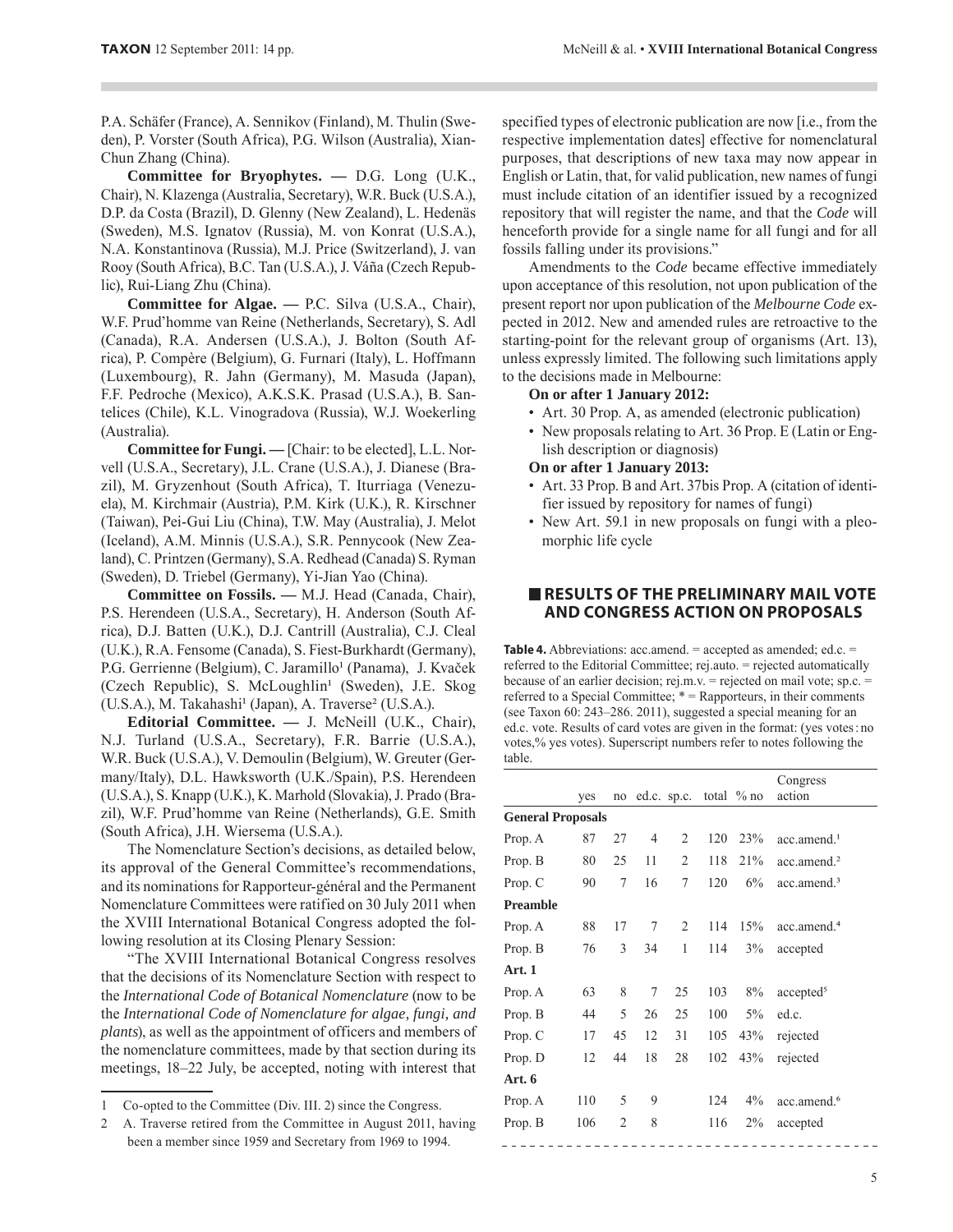$\mathcal{L}_{\mathcal{A}}$ 

| Table 4. Continued. |        |    |        |                |     |              |                         | Table 4. Continued. |        |                |                |              |     |            |                                               |
|---------------------|--------|----|--------|----------------|-----|--------------|-------------------------|---------------------|--------|----------------|----------------|--------------|-----|------------|-----------------------------------------------|
|                     | yes    |    |        | no ed.c. sp.c. |     | total $%$ no | Congress<br>action      |                     | yes    |                | no ed.c. sp.c. |              |     | total % no | Congress<br>action                            |
| Art. 7              |        |    |        |                |     |              |                         | Prop. R             | 6      | 51             | 50             |              | 107 | 48%        | rejected                                      |
| Prop. A             | 103    | 5  | 8      |                | 116 | 4%           | accepted                | Prop. S             | 6      | 37             | $*63$          |              | 106 | 35%        | ed.c.                                         |
| Prop. B             | 15     | 23 | 73     |                | 111 | 21%          | ed.c.                   | Prop. T             | 49     | 20             | 37             |              | 106 | 19%        | ed.c.                                         |
| Prop. C             | 77     | 29 | 7      |                | 113 | 26%          | accepted                | Prop. U             | 28     | 38             | 21             | 18           | 105 | 36%        | rej.auto.                                     |
| Prop. D             | 16     | 82 | 11     | 1              |     | $110 < 75\%$ | rejected <sup>7</sup>   | Prop. V             | 74     | 6              | 11             | 7            | 98  | 6%         | withdrawn <sup>12</sup>                       |
| Prop. E             | 65     | 28 | 17     |                | 110 | 25%          | acc.amend. <sup>8</sup> | Prop. W             | 73     | 6              | 13             | 7            | 99  | 6%         | withdrawn <sup>12</sup>                       |
| Prop. F             | 12     | 33 | 63     |                | 108 | 31%          | ed.c.                   | Prop. X             | 19     | 8              | 77             |              | 104 | 8%         | ed.c.                                         |
| Prop. G             | 80     | 3  | 29     |                | 112 | 3%           | ed.c.                   | Prop. Y             | 10     | 8              | 88             |              | 106 | 8%         | ed.c.                                         |
| Prop. H             | 13     | 74 | 7      | 8              | 102 | 73%          | withdrawn <sup>9</sup>  | Prop. Z             | 12     | 85             | 10             |              | 107 | 79%        | rej.m.v.                                      |
| Prop. I             | 38     | 49 | 6      | 7              | 100 | 49%          | withdrawn <sup>9</sup>  | Prop. AA            | 21     | 84             | 3              |              | 108 | 78%        | rej.m.v.                                      |
| Prop. J             | 16     | 61 | 15     | 6              | 98  | 62%          | withdrawn <sup>9</sup>  | Prop. BB            | 18     | 88             | 4              |              | 110 | 80%        | rej.m.v.                                      |
| Prop. K             | 6      | 14 | *86    | 2              | 108 | 13%          | ed.c. <sup>10</sup>     | Prop. CC            | 17     | 86             | 6              |              | 109 | 79%        | rej.m.v.                                      |
| Prop. L             | 39     | 40 | 12     | 8              | 99  | $40\%$       | rejected                | Prop. DD            | 15     | 92             | 6              |              | 113 | 81%        | rej.m.v.                                      |
|                     |        |    |        |                |     |              | $(256:187, 57.8\%)$     | Prop. EE            | 7      | 104            | 3              |              | 114 | 91%        | rej.m.v.                                      |
| Prop. M             | 46     | 6  | 58     |                | 110 | 5%           | withdrawn <sup>11</sup> | Prop. FF            | 36     | 5              | $*71$          |              | 112 | 4%         | ed.c. <sup>13</sup>                           |
| Art. 8              |        |    |        |                |     |              |                         | Prop. GG            | 4      | 98             | 8              |              | 110 | 89%        | rej.m.v.                                      |
| Prop. A             | 79     | 17 | 15     |                | 111 | 15%          | accepted                | Prop. HH            | 18     | 82             | 8              |              | 108 | 76%        | rej.m.v.                                      |
| Prop. B             | 17     | 44 | 16     | 23             | 100 | 44%          | rejected                | Prop. II            | 12     | 15             | 78             |              | 105 | 14%        | ed.c.                                         |
| Prop. C             | 20     | 84 | 8      |                | 112 | 75%          | rej.m.v.                | Rec. 9A             |        |                |                |              |     |            |                                               |
| Rec. 8A             |        |    |        |                |     |              |                         | Prop. A             | 86     | 12             | 13             |              | 111 | 11%        | rejected                                      |
| Prop. A             | 38     | 52 | 18     | 1              | 109 | 48%          | rejected                | Prop. B             | 47     | 55             | 10             |              | 112 | 49%        | rejected                                      |
| Prop. B             | 8      | 82 | 14     | 2              | 106 | 77%          | rej.m.v.                | Prop. C             | 59     | 49             | 7              |              | 115 | 43%        | rejected                                      |
| Prop. C             | 8      | 45 | 52     |                | 105 | 43%          | rej.auto.               | Prop. D             | 16     | 88             | 11             |              | 115 | 77%        | rej.m.v.                                      |
| Prop. D             | 34     | 44 | 30     |                | 108 | 41%          | rejected                | Rec. 9C (new)       |        |                |                |              |     |            |                                               |
| Rec. 8B             |        |    |        |                |     |              |                         | Prop. A             | 39     | 46             | 7              | 10           | 102 | 45%        | withdrawn <sup>9</sup>                        |
| Prop. A             | 88     |    | 11     | 7              | 106 | $0\%$        | accepted                | <b>Art. 10</b>      |        |                |                |              |     |            |                                               |
| Art. 9<br>Prop. A   | 25     | 38 | 43     |                | 106 | 36%          | rejected                | Prop. A             | 12     | 22             | $*72$          |              | 106 | 21%        | accepted<br>$(294:147, 66.7\%)$ <sup>14</sup> |
| Prop. B             | 11     | 30 | 65     |                | 106 | 28%          | ed.c.                   | Prop. B             | 3      | 77             | 1              | 24           | 105 | 73%        | rejected <sup>15</sup>                        |
| Prop. C             | 33     | 50 | 27     |                | 110 | 45%          | rejected                | Prop. C             | 34     | 48             | 7              | 11           | 100 | 48%        | withdrawn <sup>9</sup>                        |
| Prop. D             | 4      | 33 | 67     |                | 104 | 32%          | ed.c.                   | Art. 11             |        |                |                |              |     |            |                                               |
| Prop. E             | 80     | 20 | 4      |                | 104 | 19%          | rejected                | Prop. A             | 70     | 8              | 32             |              | 110 | 7%         | ed.c.                                         |
|                     |        |    |        |                |     |              | $(222:246, 47.4\%)$     | Art. 13             |        |                |                |              |     |            |                                               |
| Prop. F             | 29     | 17 | 54     | $\overline{c}$ | 102 | 17%          | ed.c.                   | Prop. A             | 83     | 16             | 5              | 3            | 107 | 15%        | acc.amend. <sup>4</sup>                       |
| Prop. G             | 45     | 29 | 26     | $\mathbf{1}$   | 101 | 29%          | ed.c.                   | Prop. B             | 43     | $20\,$         | 13             | 24           | 100 | 20%        | rejected <sup>16</sup>                        |
| Prop. H             | 37     | 33 | 22     | 12             | 104 | 32%          | accepted                | Prop. C             | $18\,$ | 81             | 5              | 6            | 110 | 74%        | withdrawn <sup>17</sup>                       |
| Prop. I             | 33     | 54 | $\tau$ | 5              | 99  | 55%          | withdrawn <sup>9</sup>  | Art. 14             |        |                |                |              |     |            |                                               |
| Prop. J             | 31     | 48 | 10     | 7              | 96  | 50%          | withdrawn <sup>9</sup>  | Prop. A             | 79     | 21             | 7              | $\mathbf{1}$ | 108 | 19%        | accepted                                      |
| Prop. K             | 30     | 42 | 19     | 6              | 97  | 43%          | withdrawn <sup>9</sup>  | Prop. B             | $88\,$ | 11             | 11             |              | 110 | 10%        | acc.amend <sup>18</sup>                       |
| Prop. L             | 29     | 41 | 21     | 4              | 95  | 43%          | withdrawn <sup>9</sup>  | Prop. C             | 74     | $\overline{c}$ | 15             | 10           | 101 | $2\%$      | withdrawn <sup>12</sup>                       |
| Prop. M             | 30     | 42 | 18     | 7              | 97  | 43%          | withdrawn <sup>9</sup>  | Prop. D             | 63     | 16             | 26             |              | 105 | 15%        | acc.amend. <sup>19</sup>                      |
| Prop. N             | 10     | 38 | 56     | 3              | 107 | 36%          | rej.auto.               | Prop. E             | 45     | 16             | 45             |              | 106 | 15%        | accepted                                      |
| Prop. O             | 93     | 6  | $\tau$ |                | 106 | 6%           | accepted                | Prop. F             | 54     | 34             | 18             |              | 106 | 32%        | rejected                                      |
| Prop. P             | 92     | 4  | 12     |                | 108 | 4%           | accepted                | Prop. G             | 59     | 43             | 5              |              | 107 | 40%        | acc.amend.                                    |
| Prop. Q             | $78\,$ | 9  | 23     |                | 110 | $8\%$        | accepted                |                     |        |                |                |              |     |            | $(368:157, 70.1\%)^{20}$                      |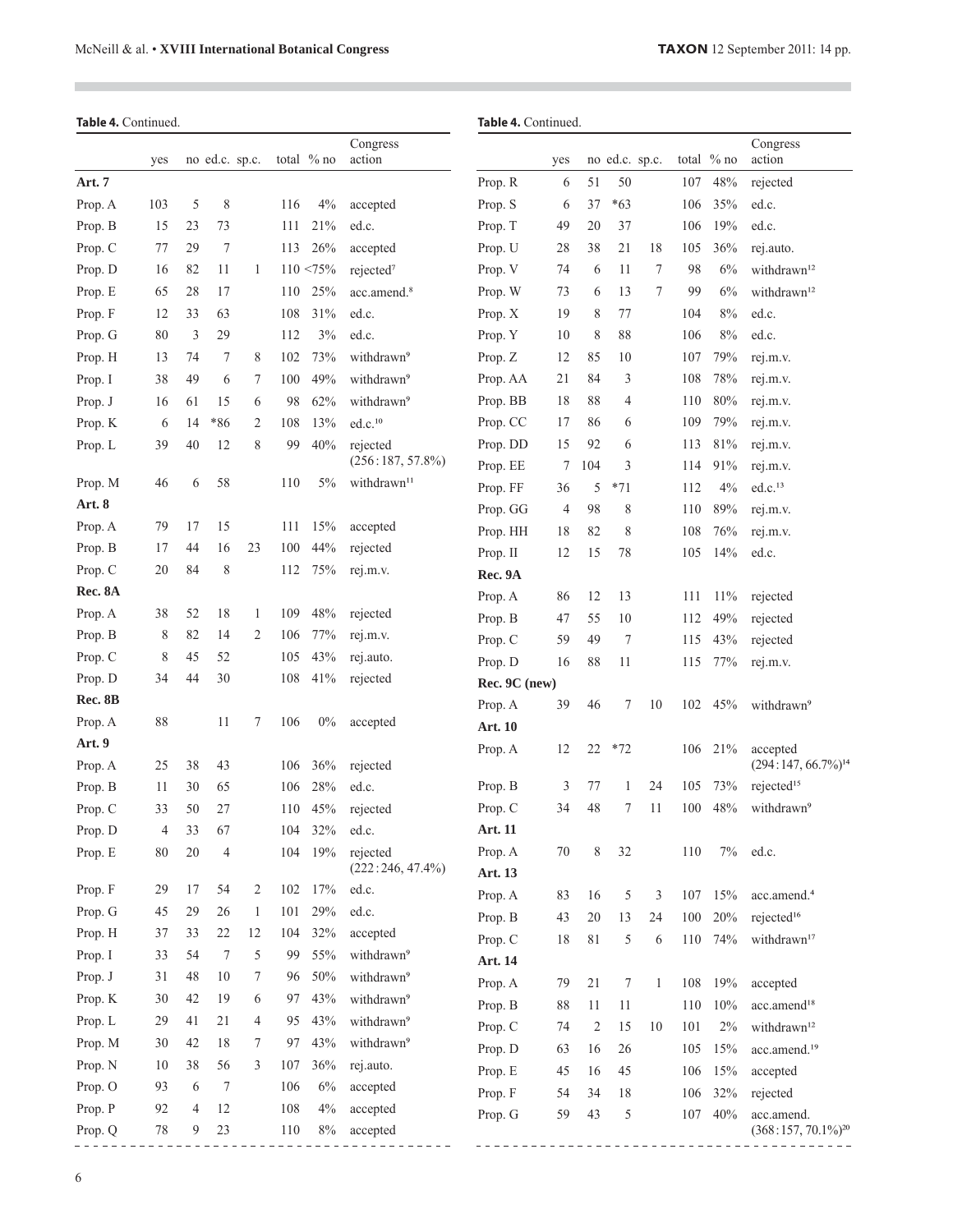$\overline{\phantom{a}}$ 

# Table 4. Continued.

|                 | yes |                | no ed.c. sp.c. |              |     | total % no | Congress<br>action       |                   | yes |     | no ed.c. sp.c.  |   |     | total % no | Congress<br>action       |
|-----------------|-----|----------------|----------------|--------------|-----|------------|--------------------------|-------------------|-----|-----|-----------------|---|-----|------------|--------------------------|
| Prop. H         | 60  | 35             | $\overline{9}$ |              | 104 | 34%        | ed.c. <sup>20</sup>      | Prop. B           | 13  | 9   | 87              |   | 109 | 8%         | ed.c.                    |
| Prop. I         | 57  | 34             | 17             |              | 108 | 31%        | ed.c. <sup>20</sup>      | Prop. C           | 15  | 8   | 86              |   | 109 | 7%         | ed.c.                    |
| Art. 15         |     |                |                |              |     |            |                          | Prop. D           | 16  | 8   | 85              |   | 109 | 7%         | ed.c.                    |
| Prop. A         | 80  | 5              | 8              | 6            | 99  | 5%         | accepted                 | Art. 29           |     |     |                 |   |     |            |                          |
| Prop. B         | 38  | 23             | 28             | 8            | 97  | 24%        | withdrawn <sup>9</sup>   | Prop. A           | 92  | 29  |                 |   | 121 | 24%        | acc.amend. <sup>23</sup> |
| Prop. C         | 34  | 40             | 12             | 12           | 98  | 41%        | withdrawn <sup>9</sup>   | Prop. B           | 77  | 38  | 3               | 3 | 121 | 31%        | accepted                 |
| <b>Art. 16</b>  |     |                |                |              |     |            |                          | Prop. C           | 92  | 28  | $\mathbf{1}$    |   | 121 | 23%        | accepted                 |
| Prop. A         | 87  | 12             | 7              |              | 106 | 11%        | acc.amend. <sup>21</sup> | <b>Rec. 29A</b>   |     |     |                 |   |     |            |                          |
| Prop. B         | 30  | $\overline{4}$ | 71             |              | 105 | 4%         | withdrawn                | Prop. A           | 87  | 26  | 4               |   | 117 | 22%        | accepted <sup>24</sup>   |
| Prop. C         | 28  | $\overline{4}$ | 73             |              | 105 | 4%         | ed.c.                    | Prop. B           | 90  | 22  | 6               |   | 118 | 19%        | acc.amend. <sup>25</sup> |
| Prop. D         | 36  | 42             | 24             |              | 102 | 41%        | rejected                 | Art. 30           |     |     |                 |   |     |            |                          |
| Prop. E         | 15  | 87             | 6              |              | 108 | 81%        | rejected <sup>22</sup>   | Prop. A           | 91  | 22  | 4               |   | 117 | 19%        | acc.amend. <sup>26</sup> |
| Prop. F         | 22  | 13             | $*72$          | 1            | 108 | 12%        | accepted                 | Prop. B           | 92  | 23  | 3               |   | 118 | 19%        | acc.amend. <sup>27</sup> |
| Prop. G         | 30  | 62             | 13             |              | 105 | 59%        | rej.auto.                | Prop. C           | 12  | 105 | $\mathfrak{2}$  |   | 119 | 88%        | rej.m.v.                 |
| <b>Rec. 16A</b> |     |                |                |              |     |            |                          | <b>Rec. 30A</b>   |     |     |                 |   |     |            |                          |
| Prop. A         | 83  | 17             | 7              | 4            | 111 | 15%        | accepted                 | Prop. A           | 84  | 30  | 5               |   | 119 | 25%        | accepted                 |
| <b>Rec. 16B</b> |     |                |                |              |     |            |                          | Prop. B           | 89  | 20  | 11              |   | 120 | 17%        | accepted                 |
| Prop. A         | 47  | 55             | 8              |              | 110 | 50%        | rej.auto.                | Prop. C           | 11  | 106 | 2               |   | 119 | 89%        | rej.m.v.                 |
| <b>Art. 18</b>  |     |                |                |              |     |            |                          | Art. 31           |     |     |                 |   |     |            |                          |
| Prop. A         | 10  | 89             | 9              |              | 108 | 82%        | rej.m.v.                 | Prop. A           | 95  | 21  | 3               |   | 119 | 18%        | accepted                 |
| Prop. B         | 8   | 9              | 91             |              | 108 | 8%         | ed.c.                    | Prop. B           | 92  | 23  | 5               |   | 120 | 19%        | accepted <sup>28</sup>   |
| Prop. C         | 37  | 48             | 20             |              | 105 | 46%        | rejected                 | <b>Rec. 31A</b>   |     |     |                 |   |     |            |                          |
| Prop. D         | 11  | 75             | 21             |              | 107 | 70%        | rejected                 | Prop. A           | 11  | 39  | *66             |   | 116 | 34%        | rejected                 |
| Prop. E         | 31  | 83             | 2              |              | 116 | 72%        | rejected                 | Art. 32           |     |     |                 |   |     |            |                          |
| Prop. F         | 30  | 84             | 2              |              | 116 | 72%        | rej.auto.                | Prop. A           | 29  | 64  | 14              | 1 | 108 | 59%        | rejected                 |
| Prop. G         | 31  | 83             | 3              |              | 117 | 71%        | rej.auto.                | Prop. B           | 36  | 39  | 35              |   | 110 | 35%        | rejected                 |
| Art. 19         |     |                |                |              |     |            |                          | Prop. C           | 27  | 69  | 15              |   | 111 | 62%        | withdrawn                |
| Prop. A         | 70  | 27             | 5              |              | 102 | 26%        | accepted                 | Prop. D           | 48  | 42  | 14              |   | 104 | 40%        | accepted                 |
| Prop. B         | 51  | 28             | 22             |              | 101 | 28%        | ed.c.                    | Prop. E           | 79  | 16  | 11              |   | 106 | 15%        | accepted                 |
| Prop. C         | 52  | 29             | 23             |              | 104 | 28%        | ed.c.                    | Prop. F           | 26  | 29  | 48              |   | 103 | 28%        | ed.c.                    |
| Prop. D         | 38  | 66             | 3              | 1            | 108 | 61%        | rejected                 | Prop. G           | 59  | 27  | 22              |   | 108 | 25%        | accepted                 |
| Prop. E         | 21  | 62             | 25             |              | 108 | 57%        | rej.auto.                | Prop. H           | 40  | 55  | 11              |   | 106 | 52%        | rejected                 |
| Art. 20         |     |                |                |              |     |            |                          | Prop. I           | 23  | 71  | 10              |   | 104 | 68%        | rejected                 |
| Prop. A         | 8   | 87             | 17             | $\mathbf{1}$ | 113 | 77%        | rej.m.v.                 | Prop. J           | 8   | 27  | 72              |   | 107 | 25%        | ed.c.                    |
| Prop. B         | 7   | 82             | 23             | $\mathbf{1}$ | 113 | 73%        | rej.auto.                | Prop. K           | 6   | 80  | 22              | 1 | 109 | 73%        | withdrawn                |
| Art. 22         |     |                |                |              |     |            |                          | Rec. 32Bbis (new) |     |     |                 |   |     |            |                          |
| Prop. A         | 18  | 89             | 3              | $\mathbf{1}$ |     | 111 80%    | rej.m.v.                 | Prop. A           | 30  | 74  | 5               |   | 109 | 68%        | rejected                 |
| Prop. B         | 25  | 10             | 74             |              | 109 | $9\%$      | ed.c.                    | Prop. B           | 30  | 71  | 8               |   | 109 | 65%        | rejected                 |
| Art. 23         |     |                |                |              |     |            |                          | Art. 33           |     |     |                 |   |     |            |                          |
| Prop. A         | 32  | 56             | 17             |              |     | 105 53%    | rejected                 | Prop. A           | 17  | 87  | 6               |   | 110 | 79%        | rej.m.v.                 |
| Prop. B         | 14  | 16             | 79             |              | 109 | 15%        | ed.c.                    | Prop. B           | 59  | 23  | 10              | 7 | 99  | 23%        | accepted                 |
| Prop. C         | 6   | 47             | 57             |              | 110 | 43%        | withdrawn                | Prop. C           | 95  | 6   | $8\phantom{.0}$ |   | 109 | 6%         | accepted                 |
| Art. 28         |     |                |                |              |     |            |                          | Prop. D           | 60  | 6   | 40              |   | 106 | 6%         | accepted                 |
| Prop. A         | 15  | 12             | 84             |              |     | 111 11%    | ed.c.                    | Prop. E           | 64  |     | 39              |   | 103 | $0\%$      | ed.c.                    |

 $\omega$   $\omega$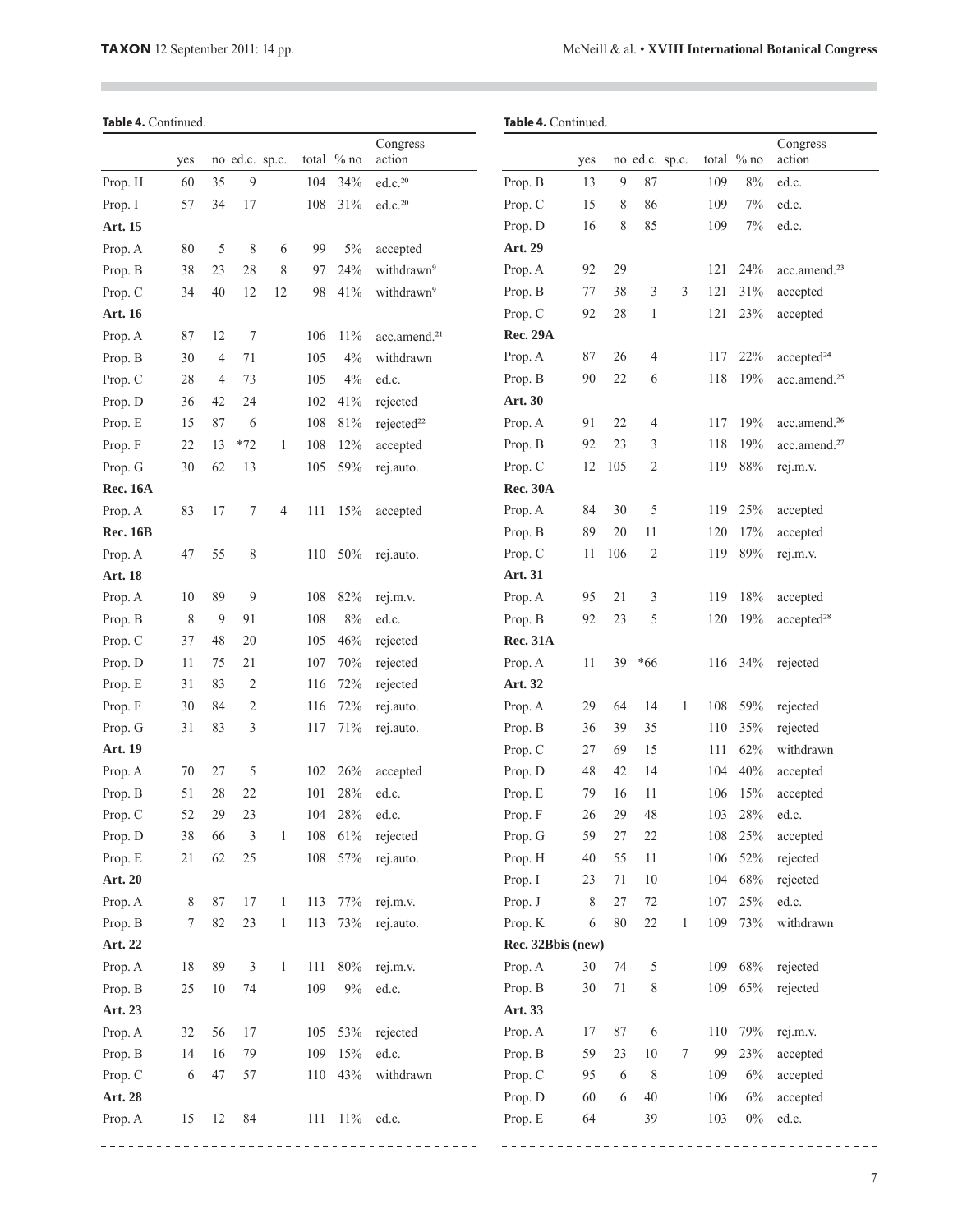$\overline{\phantom{a}}$ 

 $\mathcal{L}_{\mathcal{A}}$ 

|                 | Table 4. Continued. |       |                |                |     |            |                          |                   | Table 4. Continued. |    |                |              |     |              |                          |
|-----------------|---------------------|-------|----------------|----------------|-----|------------|--------------------------|-------------------|---------------------|----|----------------|--------------|-----|--------------|--------------------------|
|                 | yes                 |       |                | no ed.c. sp.c. |     | total % no | Congress<br>action       |                   | yes                 |    | no ed.c. sp.c. |              |     | total $%$ no | Congress<br>action       |
| Prop. F         | 6                   | 5     | 93             |                | 104 | 5%         | ed.c.                    | Art. 37bis (new)  |                     |    |                |              |     |              |                          |
| Prop. G         | 86                  | 5     | 17             |                | 108 | 5%         | accepted                 | Prop. A           | 60                  | 25 | 7              | 10           | 102 | 25%          | acc.amend. <sup>31</sup> |
| Prop. H         | 69                  | 6     | 31             |                | 106 | 6%         | accepted                 | Rec. 37bisA (new) |                     |    |                |              |     |              |                          |
| Prop. I         | 14                  | 48    | 43             |                | 105 | 46%        | withdrawn                | Prop. A           | 56                  | 24 | 8              | 11           | 99  | 24%          | acc.amend. <sup>32</sup> |
| Prop. J         | 8                   | 104   | 2              |                | 114 | 91%        | rej.m.v.                 | Prop. B           | 55                  | 24 | 9              | 11           | 99  | 24%          | accepted                 |
| Prop. K         | 8                   | 97    | 3              |                | 108 | 90%        | rej.m.v.                 | Art. 38           |                     |    |                |              |     |              |                          |
| Prop. L         | 9                   | 95    | 5              |                | 109 | 87%        | rej.m.v.                 | Prop. A           | 55                  | 5  | 16             | 19           | 95  | 5%           | accepted                 |
| Prop. M         | 64                  | 7     | 37             |                | 108 | $6\%$      | ed.c.                    | Prop. B           | 21                  | 21 | 36             | 19           | 97  | 22%          | ed.c.                    |
| Prop. N         | 14                  | 13    | 81             |                | 108 | 12%        | ed.c.                    | Prop. C           | 28                  | 33 | 16             | 20           | 97  | 34%          | rej.auto.                |
| Prop. O         | 95                  | 9     | 4              |                | 108 | 8%         | accepted                 | Art. 41           |                     |    |                |              |     |              |                          |
| Prop. P         | 16                  | 25    | 64             |                | 105 | 24%        | ed.c.                    | Prop. A           | 48                  | 19 | 34             | 3            | 104 | 18%          | ed.c.                    |
| <b>Rec. 33A</b> |                     |       |                |                |     |            |                          | Prop. B           | 45                  | 17 | 38             | 4            | 104 | 16%          | ed.c.                    |
| Prop. A         | 83                  | 2     | 23             |                | 108 | $2\%$      | accepted                 | Prop. C           | 11                  | 68 | 23             |              | 102 | 67%          | rejected                 |
| Prop. B         | 12                  | 82    | 14             | 1              | 109 | 75%        | rej.m.v.                 | Prop. D           | 3                   | 24 | 42             |              | 69  | 35%          | ed.c.                    |
| Art. 34         |                     |       |                |                |     |            |                          | Prop. E           | 27                  | 21 | 56             |              | 104 | 20%          | ed.c.                    |
| Prop. A         | $\overline{4}$      | 95    | 9              |                | 108 | $88\%$     | rej.m.v.                 | Prop. F           | 29                  | 37 | 38             |              | 104 | 36%          | ed.c.                    |
| Art. 35         |                     |       |                |                |     |            |                          | Prop. G           | 26                  | 37 | 39             |              | 102 | 36%          | ed.c.                    |
| Prop. A         | 49                  | 50    | 3              | 2              | 104 | 48%        | accepted                 | Prop. H           | 7                   | 75 | 22             |              | 104 | 72%          | ed.c.                    |
| Prop. B         | 57                  | 5     | 44             |                | 106 | 5%         | accepted                 | Prop. I           | 33                  | 29 | 41             |              | 103 | 28%          | ed.c.                    |
| Art. 36         |                     |       |                |                |     |            |                          | Art. 42           |                     |    |                |              |     |              |                          |
| Prop. A         | 20                  | 98    |                |                | 118 | 83%        | rej.m.v.                 | Prop. A           | 29                  | 50 | 36             |              | 115 | 43%          | rejected                 |
| Prop. B         | 15                  | 87    | 8              | 4              | 114 | 76%        | rej.m.v.                 | Prop. B           | 42                  | 46 | 27             |              | 115 | 40%          | rej.auto.                |
| Prop. C         | 54                  | 38    | 9              | 5              | 106 | 36%        | accepted                 | Prop. C           | 35                  | 48 | 30             |              | 113 | 42%          | ed.c.                    |
| Prop. D         | 52                  | 39    | 9              | 5              | 105 | 37%        | accepted                 | Prop. D           | 18                  | 68 | 22             |              | 108 | 63%          | rejected                 |
| Prop. E         | 65                  | 34    | 4              | 5              | 108 | 31%        | accepted <sup>29</sup>   | Prop. E           | 12                  | 92 | 6              |              | 110 | 84%          | rej.m.v.                 |
| <b>Rec. 36A</b> |                     |       |                |                |     |            |                          | Prop. F           | 7                   | 97 | 4              | 1            | 109 | 89%          | rej.m.v.                 |
| Prop. A         | 14                  | 95    | 3              | 1              | 113 | $84\%$     | rej.m.v.                 | Prop. G           | 34                  | 22 | 47             |              | 103 | 21%          | ed.c.                    |
| Prop. B         | 18                  | 84    | 6              |                | 108 | 78%        | rej.m.v.                 | Art. 43           |                     |    |                |              |     |              |                          |
| Prop. C         | 50                  | 42    | 13             | 1              | 106 | $40\%$     | ed.c.                    | Prop. A           | 7                   | 4  | 96             |              | 107 | 4%           | ed.c.                    |
| Art. 37         |                     |       |                |                |     |            |                          | Art. 44           |                     |    |                |              |     |              |                          |
| Prop. A         | 15                  | 91    | $\overline{c}$ |                | 108 |            | 84% rej.m.v.             | Prop. A           | 9                   | 79 | 16             | $\mathbf{1}$ |     |              | 105 75% rej.m.v.         |
| Prop. B         | 10                  | 104   | $\mathbf{1}$   |                | 115 | $90\%$     | rej.m.v.                 | Art. 45           |                     |    |                |              |     |              |                          |
| Prop. C         | 5                   | 105   | 3              |                | 113 | 93%        | rej.m.v.                 | Prop. A           | 45                  | 11 | 47             | $\mathbf{1}$ |     | 104 11%      | ed.c.                    |
| Prop. D         | 6                   | 7     | 93             |                | 106 | 7%         | ed.c.                    | Prop. B           | 54                  | 7  | 27             | 11           | 99  | 7%           | accepted                 |
| Prop. E         | 64                  |       | 42             |                | 106 | $0\%$      | ed.c.                    | Art. 46           |                     |    |                |              |     |              |                          |
| Prop. F         | 79                  | 1     | 31             |                | 111 | $1\%$      | ed.c.                    | Prop. A           | 53                  | 41 | 11             | $\mathbf{1}$ |     | 106 39%      | rejected                 |
| Rec. 37A        |                     |       |                |                |     |            |                          |                   |                     |    |                |              |     |              | $(244:227, 51.8\%)^{33}$ |
| Prop. A         | 83                  | 30    | 3              |                | 116 | 26%        | acc.amend. <sup>30</sup> | Prop. B           | 42                  | 33 | 28             |              | 103 | 32%          | accepted                 |
| Prop. B         | 18                  | 97    | $\mathbf{1}$   |                | 116 | $84\%$     | rej.m.v.                 | Prop. C           | 43                  | 36 | 24             |              | 103 | 35%          | ed.c.                    |
| Prop. C         | $90\,$              | 20    | 5              |                | 115 | 17%        | accepted                 | Prop. D           | 39                  | 34 | 28             |              | 101 | 34%          | ed.c.                    |
| Prop. D         | 93                  | 17    | 5              |                |     | 115 15%    | accepted                 | Prop. E           | 26                  | 25 | 55             |              | 106 | 24%          | ed.c.                    |
| <b>Rec. 37B</b> |                     |       |                |                |     |            |                          | Prop. F           | 30                  | 45 | 29             |              | 104 | 43%          | rejected                 |
| Prop. A         |                     | 8 101 | $\mathbf{1}$   | 1              |     |            | 111 91% rej.m.v.         | Prop. G           | 24                  | 41 | 37             |              | 102 | 40%          | ed.c.                    |
|                 |                     |       |                |                |     |            |                          | Prop. H           | 7                   | 14 | 83             |              |     | 104 13%      | ed.c.                    |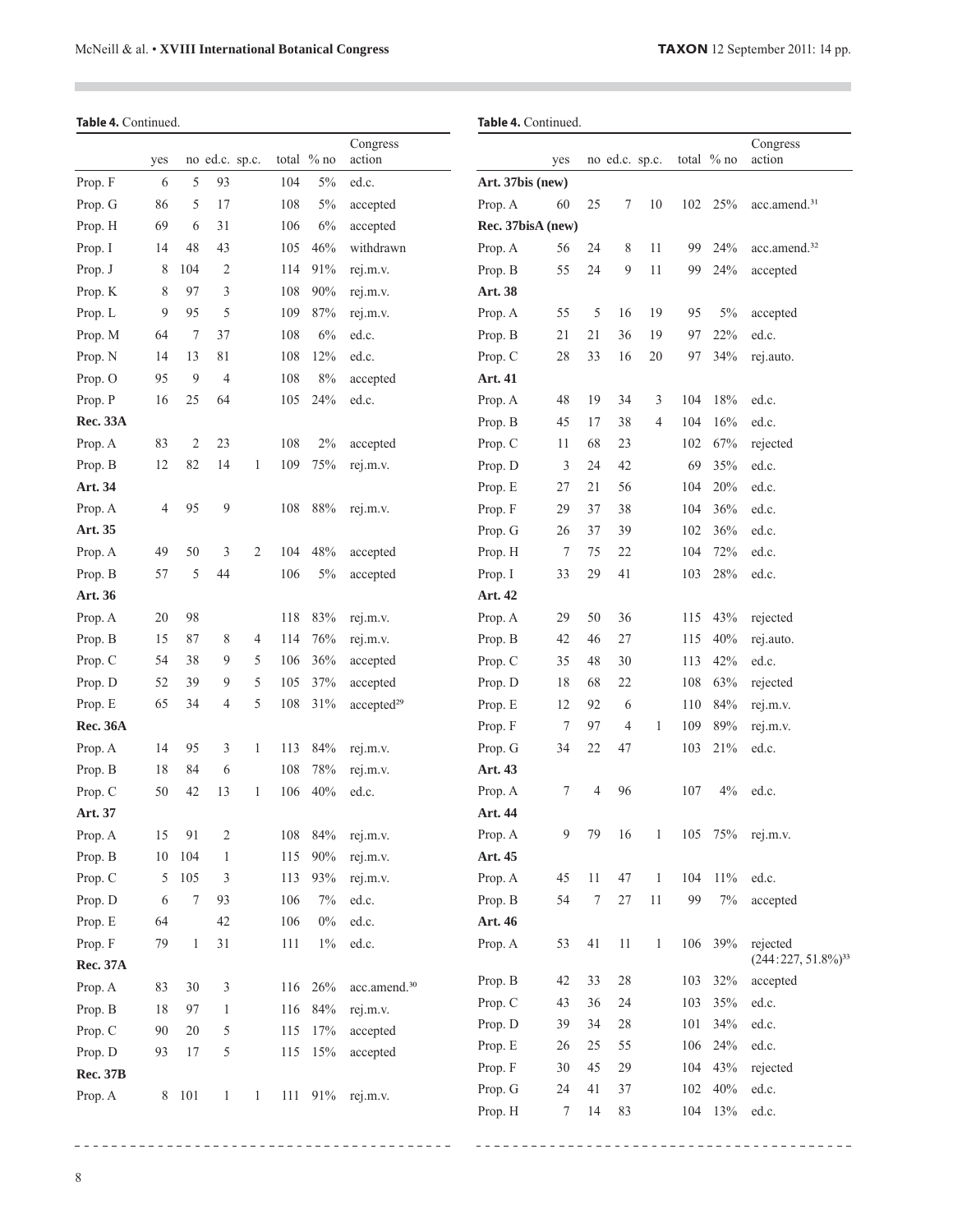i.

|  | Table 4. Continued. |
|--|---------------------|
|--|---------------------|

 $\overline{\phantom{a}}$ 

# Table 4. Continued.

|                   | yes            |              | no ed.c. sp.c. |   |     | total $%$ no | Congress<br>action      |                 | yes |    | no ed.c. sp.c. |   |         | total $%$ no | Congress<br>action       |
|-------------------|----------------|--------------|----------------|---|-----|--------------|-------------------------|-----------------|-----|----|----------------|---|---------|--------------|--------------------------|
| Prop. I           | 59             | 22           | 23             |   | 104 | 21%          | rejected                | Prop. C         | 64  | 11 | 4              | 5 | 84      | 13%          | withdrawn <sup>12</sup>  |
|                   |                |              |                |   |     |              | $(209:230, 47.6\%)$     | Prop. D         | 35  | 38 | 4              | 7 | 84      | 45%          | withdrawn <sup>12</sup>  |
| Prop. J           | 42             | 28           | 34             |   | 104 | 27%          | ed.c.                   | Prop. E         | 34  | 38 | 6              | 7 | 85      | 45%          | withdrawn <sup>12</sup>  |
| Prop. K           | 52             | 27           | 28             |   | 107 | 25%          | accepted                | Prop. F         | 61  | 14 | 4              | 6 | 85      | 16%          | withdrawn <sup>12</sup>  |
| Prop. L           | 19             | 79           | 6              |   | 104 | 76%          | rej.m.v.                | Prop. G         | 59  | 14 | 4              | 5 | 82      | 17%          | withdrawn <sup>12</sup>  |
| Prop. M           | 9              | 66           | 27             |   | 102 | 65%          | rejected                | Prop. H         | 58  | 13 | 5              | 6 | 82      | 16%          | withdrawn <sup>12</sup>  |
| Prop. N           | 86             | 7            | 13             |   | 106 | $7\%$        | accepted                | Prop. I         | 32  | 40 | 6              | 7 | 85      | 47%          | withdrawn <sup>12</sup>  |
| Prop. O           | 69             | 5            | 30             |   | 104 | 5%           | accepted <sup>34</sup>  | Prop. J         | 50  | 16 | 10             | 7 | 83      | 19%          | withdrawn <sup>12</sup>  |
| <b>Rec. 46D</b>   |                |              |                |   |     |              |                         | Prop. K         | 61  | 10 | 7              | 6 | 84      | 12%          | withdrawn <sup>12</sup>  |
| Prop. A           | 71             | 24           | 14             |   | 109 | 22%          | rejected                | Prop. L         | 21  | 55 | 2              | 6 | 84      | 65%          | rej.auto.                |
| Art. 48           |                |              |                |   |     |              |                         | Prop. M         | 13  | 65 | 2              | 6 | 86      | 76%          | rej.m.v.                 |
| Prop. A           | 83             |              | 26             | 1 | 110 | $0\%$        | accepted                | Prop. N         | 10  | 66 | 2              | 6 | 84      | 79%          | rej.m.v.                 |
| Prop. B           | 66             | 20           | 18             |   | 104 | 19%          | accepted                | Prop. O         | 10  | 65 | 4              | 5 | 84      | 77%          | rej.m.v.                 |
| Prop. C           | 2              | 14           | 89             |   | 105 | 13%          | ed.c.                   | Prop. P         | 11  | 64 | 4              | 5 | 84      | 76%          | rej.m.v.                 |
| Art. 49           |                |              |                |   |     |              |                         | <b>Rec. 59A</b> |     |    |                |   |         |              |                          |
| Prop. A           | 7              | 72           | 27             | 1 | 107 | 67%          | rejected                | Prop. A         | 10  | 69 | 3              | 3 | 85      | 81%          | rej.m.v.                 |
| Art. 51           |                |              |                |   |     |              |                         | Prop. B         | 9   | 70 | 2              | 3 | 84      | 83%          | rej.m.v.                 |
| Prop. A           | 11             | 89           | 6              | 1 | 107 | 83%          | rejected <sup>35</sup>  | Prop. C         | 13  | 67 | $\overline{c}$ | 3 | 85      | 79%          | rej.m.v.                 |
| Art. 52           |                |              |                |   |     |              |                         | Art. 60         |     |    |                |   |         |              |                          |
| Prop. A           | 17             | 10           | 81             |   | 108 | $9\%$        | ed.c.                   | Prop. A         | 37  | 60 | 13             |   | 110     | 55%          | rejected                 |
| Prop. B           | 16             | 2            | 90             |   | 108 | $2\%$        | ed.c.                   | Prop. B         | 25  | 73 | 10             |   | 108     | 68%          | rejected                 |
| Prop. C           | 4              | 97           | 8              |   | 109 | 89%          | rej.m.v.                | Prop. C         | 54  | 33 | 22             |   | 109     | 30%          | ed.c.                    |
| Prop. D           | 12             | 71           | 26             |   | 109 | 65%          | withdrawn <sup>36</sup> | Prop. D         | 32  | 12 | 64             |   | 108     | 11%          | ed.c.                    |
| Art. 53           |                |              |                |   |     |              |                         | Prop. E         | 69  | 17 | 16             |   | 102     | 17%          | rejected                 |
| Prop. A           | 34             | 63           | 8              |   | 105 | 60%          | withdrawn               | Prop. F         | 78  | 13 | 17             |   | 108     | 12%          | ed.c.                    |
| Prop. B           | 16             | 50           | 40             | 1 | 107 | 47%          | ed.c.                   | Prop. G         | 57  | 20 | 33             |   | $110\,$ | 18%          | acc.amend. <sup>38</sup> |
| Prop. C           | 8              | 95           | 8              |   | 111 | 86%          | rej.m.v.                | Prop. H         | 31  | 16 | 62             |   | 109     | 15%          | ed.c.                    |
| Prop. D           | 8              | 92           | 9              |   | 109 | 84%          | rej.m.v.                | Prop. I         | 36  | 33 | 35             |   | 104     | 32%          | ed.c.                    |
| Prop. E           | 32             | 50           | 27             |   | 109 | 46%          | accepted <sup>37</sup>  | Prop. J         | 26  | 57 | 23             |   | 106     | 54%          | rejected                 |
| Prop. F           | 16             | 67           | 25             |   | 108 | 62%          | rejected                | Prop. K         | 15  | 49 | 41             | 2 | 107     | 46%          | ed.c.                    |
| Prop. G           | 81             | 16           | 9              | 1 | 107 | 15%          | accepted                | Prop. L         | 62  | 12 | 31             |   | 105     | $11\%$       | ed.c.                    |
| Prop. H           | 62             | $\mathbf{1}$ | 43             |   | 106 | $1\%$        | accepted                | Prop. M         | 66  | 6  | 35             |   | 107     | 6%           | ed.c.                    |
| Art. 54           |                |              |                |   |     |              |                         | Prop. N         | 42  | 8  | 55             |   | 105     | $8\%$        | ed.c.                    |
| Prop. A           | 33             | 53           | $\overline{4}$ | 9 | 99  | 54%          | withdrawn               | <b>Rec. 60C</b> |     |    |                |   |         |              |                          |
| Art. 55           |                |              |                |   |     |              |                         | Prop. A         | 51  | 29 | 29             |   |         | 109 27%      | withdrawn                |
| Prop. A           | 74             |              | 32             |   | 106 |              | 0% ed.c.                | <b>Rec. 60H</b> |     |    |                |   |         |              |                          |
| Art. 58           |                |              |                |   |     |              |                         | Prop. A         | 31  | 68 | $\,$ $\,$      |   |         |              | 107 64% rejected         |
| Prop. A           | 101            | 4            | 12             |   | 117 | 3%           | accepted                | Rec. 60I (new)  |     |    |                |   |         |              |                          |
| Prop. B           | $11\,$         | 4            | $*94$          |   | 109 | $4\%$        | ed.c.                   | Prop. A         | 34  | 52 | 22             |   |         | 108 48%      | withdrawn                |
| <b>Chapter VI</b> |                |              |                |   |     |              |                         | Art. 61         |     |    |                |   |         |              |                          |
| Prop. A           | 72             | 7            | $10\,$         | 4 | 93  | $8\%$        | accepted                | Prop. A         | 10  | 54 | 40             |   |         | 104 52%      | ed.c.                    |
| Art. 59           |                |              |                |   |     |              |                         | Prop. B         | 9   | 67 | 33             |   |         |              | 109 61% rejected         |
| Prop. A           | $\overline{c}$ | 77           | $\overline{c}$ | 3 | 84  |              | 92% rej.m.v.            | Art. 62         |     |    |                |   |         |              |                          |
| Prop. B           | 11             | $70\,$       | $\mathbf{1}$   | 4 | 86  |              | 81% rej.m.v.            | Prop. A         | 21  | 60 | 25             |   |         |              | 106 57% rejected         |
|                   |                |              |                |   |     |              |                         |                 |     |    |                |   |         |              |                          |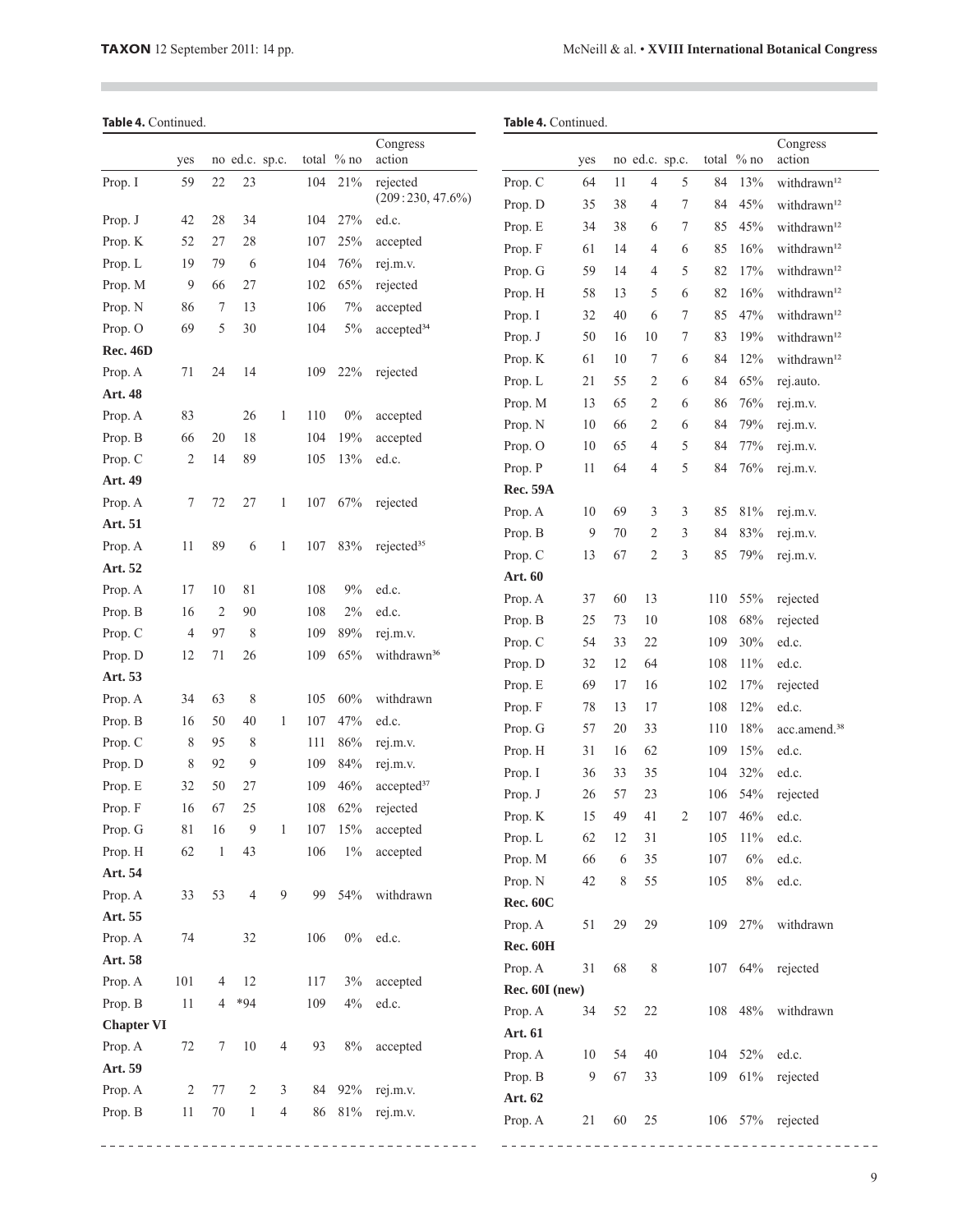Table 4. Continued.

|                     | yes              |                    | no ed.c. sp.c. |                | total      | $%$ no       | Congress<br>action      |
|---------------------|------------------|--------------------|----------------|----------------|------------|--------------|-------------------------|
| Div. III            |                  |                    |                |                |            |              |                         |
| Prop. A             | 77               | 6                  | 5              | 11             | 99         | $6\%$        | accepted                |
| Prop. B             | 93               | 14                 | $\overline{2}$ |                | 109        | 13%          | sp.c. <sup>39</sup>     |
| Prop. C             | 81               | 28                 | 1              |                | 110        | 25%          | sp.c. <sup>39</sup>     |
| Prop. D             | 18               | 85                 | 2              | 1              | 106        | 80%          | rej.m.v.                |
| Prop. E             | 35               | 54                 | 12             | 4              | 105        | 51%          | sp.c. <sup>39</sup>     |
| Prop. F             | 57               | 36                 | 6              | 5              | 104        | 35%          | sp.c. <sup>40</sup>     |
| Prop. G             | 27               | 64                 | 3              | 6              | 100        | 64%          | sp.c. <sup>40</sup>     |
| Prop. H             | 28               | 61                 | 3              | 7              | 99         | 62%          | sp.c. <sup>40</sup>     |
| <b>Art. H.1</b>     |                  |                    |                |                |            |              |                         |
| Prop. A             | 20               | 73                 | 7              | 2              | 102        | 72%          | withdrawn <sup>17</sup> |
| Art. H.2            |                  |                    |                |                |            |              |                         |
| Prop. A             | 19               | 72                 | 8              | 1              | 100        | 72%          | withdrawn <sup>17</sup> |
| Art. H.6            |                  |                    |                |                |            |              |                         |
| Prop. A             | 18               | 69                 | 11             | $\overline{2}$ | 100        | 69%          | withdrawn <sup>17</sup> |
| App. III            |                  |                    |                |                |            |              |                         |
| Prop. A             | 45               | 7                  | 53             |                | 105        | 7%           | ed.c.                   |
| Prop. B             | 54               | 6                  | 43             |                | 103        | 6%           | accepted                |
| Prop. C             | 52               | 5                  | 46             |                | 103        | 5%           | accepted                |
| Prop. D             | 30               | 18                 | 57             |                | 105        | 17%          | accepted                |
| Prop. E             | 31               | 18                 | 56             |                | 105        | 17%          | accepted                |
| App. IV             |                  |                    |                |                |            |              |                         |
| Prop. A             | 52               | 2                  | 45             |                | 99         | 2%           | accepted                |
| App. VII (Glossary) |                  |                    |                |                |            |              |                         |
| Prop. A             | 10               | 12                 | 87             |                | 109        | 11%          | ed.c.                   |
| Prop. B             | 17               | 5                  | 88             |                | 110        | 5%           | ed.c.                   |
| Prop. C             | 7                | 17                 | 87             |                | 111        | 15%          | ed.c.                   |
| Prop. D             | 13               | 1                  | 94             |                | 108        | $1\%$        | ed.c.                   |
| Prop. E             | 6                | 14                 | 89             |                | 109        | 13%          | ed.c.                   |
| Prop. F             | 11               | 10                 | 89             |                | 110        | 9%           | ed.c.                   |
| Prop. G             | 5                | 16                 | 89             |                | 110        | 15%          | ed.c.                   |
| Prop. H             | 14               |                    | 95             |                | 109        | $0\%$        | ed.c.                   |
| Prop. I             | 8                | 12                 | 89             |                | 109        | 11%          | ed.c.                   |
| Prop. J             | 20               |                    | 89             |                | 109        | 0%           | ed.c.                   |
| Prop. K             | 10               | 10                 | 89             |                | 109        | 9%           | ed.c.                   |
| Prop. L             | 8                | 11                 | 91             |                | 110        | 10%          | ed.c.                   |
| Prop. M             | 6                | 13                 | 91             |                | 110        | 12%          | ed.c.                   |
| Prop. N             | 11               | 9                  | 89             |                | 109        | $8\%$        | ed.c.                   |
| Prop. O             | 20               |                    | 88             |                | 108        | $0\%$        | ed.c.                   |
| Prop. P             | 12               | 9<br>9             | 87             |                | 108        | 8%           | ed.c.                   |
| Prop. Q             | $\boldsymbol{7}$ |                    | 93             |                | 109        | 8%           | ed.c.                   |
| Prop. R             | 7                | 11<br>$\mathbf{1}$ | 91<br>96       |                | 109<br>109 | 10%<br>$1\%$ | ed.c.<br>ed.c.          |
| Prop. S<br>Prop. T  | 12<br>7          | 1                  | 101            |                | 109        | $1\%$        | ed.c.                   |
|                     |                  |                    |                |                |            |              |                         |

|           | yes |    | no ed.c. sp.c. |     | total $%$ no | Congress<br>action |
|-----------|-----|----|----------------|-----|--------------|--------------------|
| Prop. U   | 10  | 10 | 89             | 109 | 9%           | ed.c.              |
| Prop. V   | 7   | 11 | 91             | 109 | 10%          | ed.c.              |
| Prop. W   | 8   | 12 | 88             | 108 | $11\%$       | ed.c.              |
| Prop. $X$ | 7   | 6  | 97             | 110 | $5\%$        | ed.c.              |
| Prop. Y   | 9   | 11 | 88             | 108 | 10%          | ed.c.              |
| Prop. Z   | 9   | 10 | 90             | 109 | $9\%$        | ed.c.              |
| Prop. AA  | 16  | 37 | 50             | 103 | 36%          | ed.c.              |
| Prop. BB  | 13  | 32 | 55             | 100 | 32%          | ed.c.              |

#### **Notes on congress action**

**Table .** Continued.

- 1. General Prop. A was amended to reflect the desirability of recognizing phycology as well as mycology in the title and the other specified places in the *Code*. A new proposal was, however, accepted later in the proceedings, by which the title would change from *International Code of Botanical, Mycological, and Phycological Nomenclature* to *International Code of Nomenclature for algae, fungi, and plants* (see New Proposals Accepted).
- 2. General Prop. B was amended so that it required the Editorial Committee to replace "plant(s)" as appropriate by "organism(s)" rather than by "and fungus/fungi".
- 3. General Prop. C was amended so that the words "fossil plants" are changed to "plant, fungal or algal fossils".
- 4. Preamble Prop. A was amended by deleting the word "phylum" before *"Microsporidia*" and Art. 13 Prop. A was amended to read "Names of *Microsporidia* are governed …"
- 5. Art. 1 Prop. A was accepted on the understanding that fossiltaxa exclude diatoms, and that this would be made clear by the Editorial Committee.
- 6. Art. 6 Prop. A was amended on a card vote (325 : 169, 65.8%) to adopt "replacement name" and "new status" rather than "nomen novum" and "status novus" as the preferred terms in Art. 6.10 and 6.11, respectively, and correspondingly elsewhere. It was later pointed out by the Rapporteurs that "new status" required editorial correction to "name with a new status" or "name at a new rank", and that this would be dealt with by the Editorial Committee as part of its mandate to restructure and reword Chapter IV Section 2 (see New Proposals Accepted).
- 7. Art. 7 Prop. D received only 74.5% "no" votes in the preliminary mail vote. This was noted; it was discussed and then rejected on a show of hands.
- 8. Art. 7 Prop. E was amended by inserting "of a new taxon" after "A name" at the beginning.
- 9. Art. 7 Prop. H–J, Art. 9 Prop. I–M, Rec. 9C Prop. A, Art. 10 Prop. C, and Art. 15 Prop. B and C were withdrawn by the proposers in favour of a new set of proposals on the typification of sanctioned names that was accepted by the Section (see New Proposals Accepted).

10. Art. 7 Prop. K was referred to the Editorial Committee as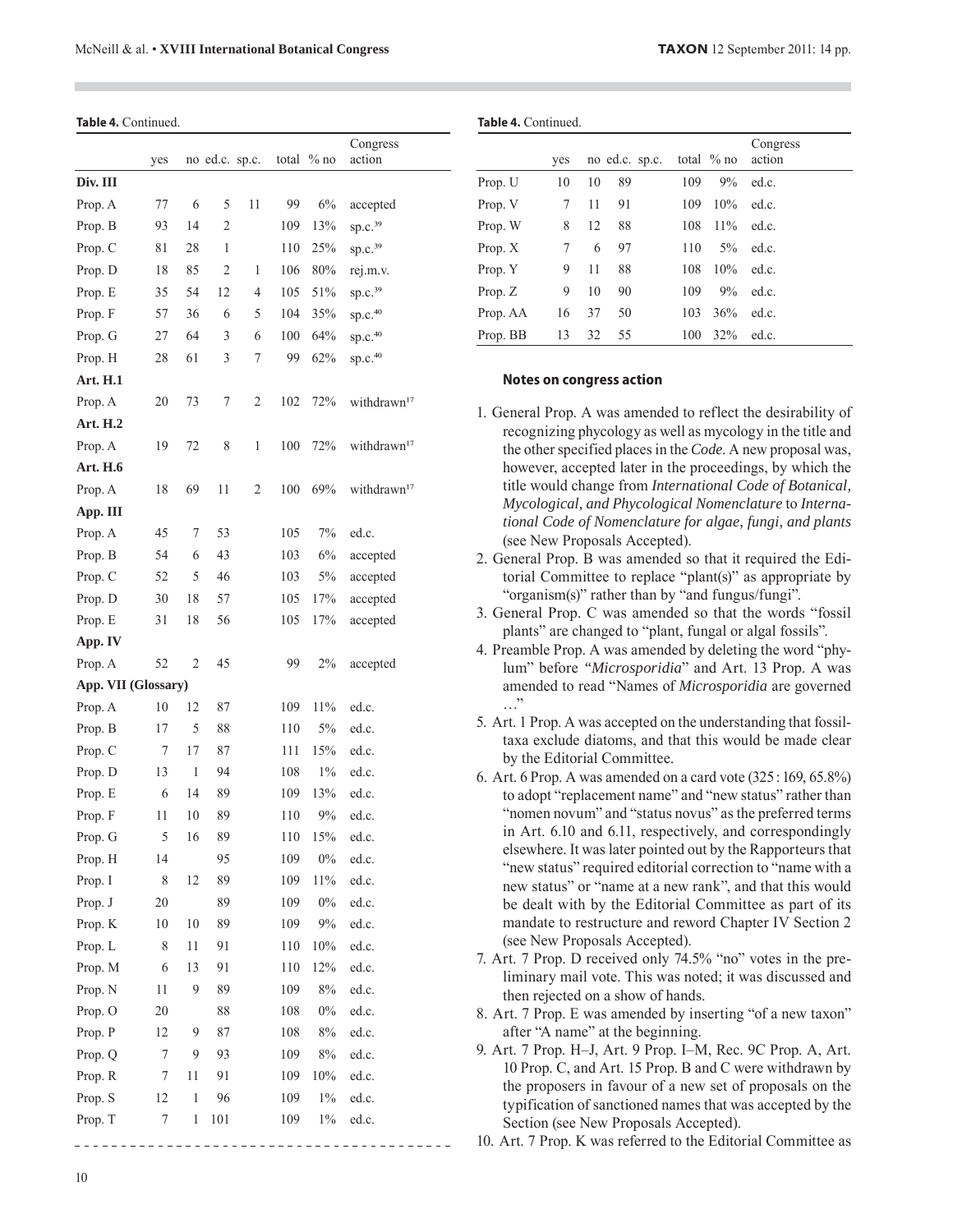recommended by the Rapporteurs to implement the intent by inserting "(See also Art. 7.11)" at the end of Art. 9.21.

- 11. Art. 7 Prop. M was withdrawn by the proposer in light of acceptance of the amendment to Art. 6 Prop. A.
- 12. Art. 9 Prop. V and W, Art. 14 Prop. C, and Art. 59 Prop. C–K were withdrawn by the proposer in light of acceptance of new proposals on Art. 59 abolishing dual nomenclature for fungi with a pleomorphic life cycle.
- 13. Art. 9 Prop. FF was referred to the Editorial Committee to implement the Rapporteurs' suggestion that the definitions proposed be incorporated in a Recommendation.
- 14. Art. 10 Prop. A: the suggestion of the Rapporteurs that the whole of Art. 10.5(a) might be deleted was proposed as an amendment and was defeated, prior to acceptance of the original proposal on a card vote.
- 15. Art. 10 Prop. B was rejected, but the Section accepted the Rapporteurs' suggestion that a Special Committee be established to develop a list of works that are deemed to have followed the *American Code* (Arthur & al. in *Bull. Torrey Bot. Club* 31: 249–290. 1904; 34: 167–178. 1907), in which the method of type selection is "considered to be largely mechanical" (the Special Committee on Publications Using a Largely Mechanical Method of Selection of Types).
- 16. Art. 13 Prop. B was later referred to the Special Committee on Harmonization of Nomenclature of *Cyanophyta*/ *Cyanobacteria* re-established later in the proceedings to report to the XIX IBC.
- 17. Art. 13 Prop. C, Art. H.1 Prop. A, Art. H.2 Prop. A, and Art. H.6 Prop. A, were withdrawn by the proposers on account of the negative mail vote.
- 18. Art. 14 Prop. B was accepted with the words "except in the case of correctable errors" appended.
- 19. Art. 14 Prop. D was accepted with "authors together with the places and dates of publication" reduced to "places of publication" and the additional words ", except under the provisions of Art. 14.12, including names that otherwise would not be validly published" appended.
- 20. Art. 14 Prop. G, prior to its acceptance on a card vote, was amended to read "The Editorial Committee has the option to produce the Appendices to the *Code* in electronic form only." Art. 14 Prop. H and I were then referred to the Editorial Committee for implementation in light of the amended version of Prop. G that had been accepted.
- 21. Art. 16 Prop. A was accepted as substantially amended so that the first portion of the second sentence of Art. 16.1 will read: "Such names may be either *(a)* automatically typified names, formed from the genitive singular of a name of an included genus by replacing the genitive singular inflection (Latin *-ae, -i, -us, -is;* transliterated Greek *-ou, -os, -es, -as,* or *-ous,* and its equivalent *-eos*) with the appropriate termination;".
- 22. Art. 16 Prop. E was reintroduced for discussion and then rejected.
- 23. Art. 29 Prop. A was amended by the addition after "Portable Document Format" of the words "or a successor international standard format communicated by the General Committee".
- 24. Rec. 29A Prop. A: "PDF/A archival standard (ISO 19005– 1:2005)" was amended by deletion of "–1:2005" which was noted by the proposer as being unnecessary.
- 25. Rec. 29A Prop. B was amended so that the first clause reads: "Authors should preferably publish in publications that are archived, …" and clause (a) changed to: "*(a)* The material should be placed in multiple trusted online digital repositories, e.g. an ISO-certified repository;" and an additional clause inserted: "*(c)* Deposition of printed copies in libraries in more than one area of the world and preferably on different continents is also advisable."
- 26. Art. 30 Prop. A was amended by the replacement of "1 January 2013" with "1 January 2012".
- 27. Art. 30 Prop. B was amended by the addition of the words "associated with or within the publication" after "evidence".
- 28. A new proposal to add a new rule to Art. 31 was made from the floor: "In the event that electronic and printed versions published on the same date differ in either content or pagination, the electronic version has precedence." After discussion, this was rejected on a card vote (257 : 250, 50.7%).
- 29. Art. 36 Prop. E was later extended to cover all organisms treated under the *Code*, and the starting date brought forward to 1 January 2012 (see New Proposals Accepted).
- 30. Rec. 37A Prop. A was amended so that the new paragraph would begin: "A number permanently identifying the specimen, if available, of the holotype ..."
- 31. Art. 37bis Prop. A was amended by editorial clarification of the wording of Art. 37bis.1, and by appending to Art. 37bis.2 the clause ", when accessioned and published information for an identifier differ the published information shall be considered definitive", and by the deletion of the asterisked footnote in Art. 37bis.3.
- 32. Rec. 37bisA Prop. A was amended by the replacement of "*(a)* deposit minimal elements of information …" by "*(a)* deposit the required elements of information …"
- 33. Art. 46 Prop A was amended to form a Recommendation: "Author citations should not be used after names of taxa above the rank of family." The proposal so amended was rejected on a card vote.
- 34. Art. 46 Prop. O: it was specifically requested that the Editorial Committee amend the wording of the new Note to make it more understandable.
- 35. Art. 51 Prop. A received a 83% "No" vote in the preliminary mail vote but was reintroduced for discussion at the request of more than five members. It was thereafter rejected overwhelmingly on a show of hands. A number of members of the Section then proposed that the other published proposal relating to *Acacia* (Turland in *Taxon* 60: 913–914. 2011) be considered. After discussion, in which "*Protoacacia*" was replaced by "*Acanthacacia*" as a friendly amendment, the proposal was rejected on a card vote (169 : 396, 29.9%).
- 36. Art. 52 Prop. D was withdrawn on the understanding that the Editorial Committee would consider the Example included in it.
- 37. Art. 53 Prop. E was accepted subject to the Editorial Committee considering whether the various adjectival forms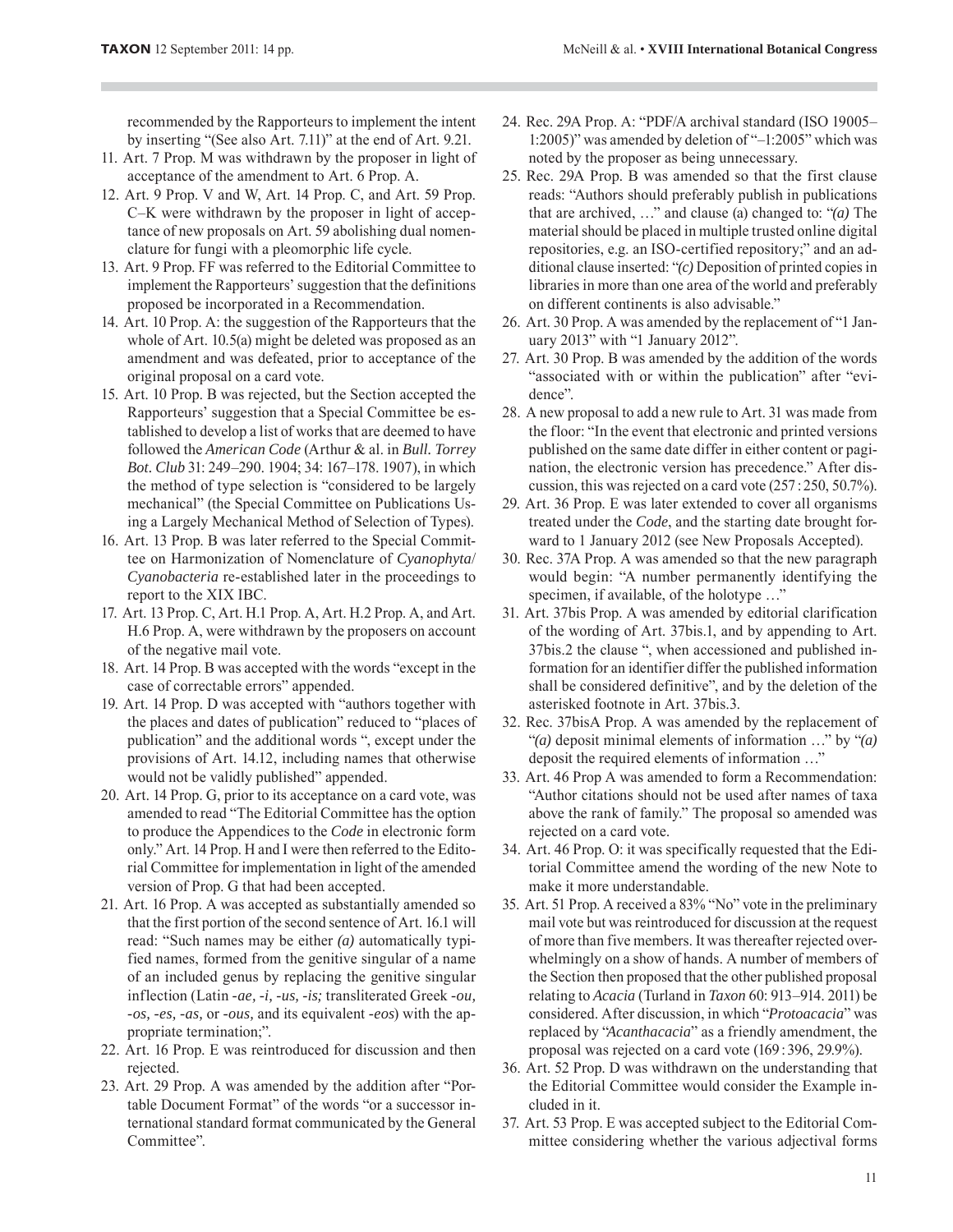with the stems "*tibet…*" and "*thibet…*" need be included in the *Code*.

- 38. Art. 60 Prop. G was accepted with the addition at the end of the sentence "Abbreviated names and epithets are to be expanded in conformity with botanical tradition."
- 39. Div. III Prop. B, C, and E were referred to a new Special Committee on by-laws for the Nomenclature Section.
- 40. Div. III Prop. F–H were withdrawn by the proposers on the understanding that they would be considered by a new Subcommittee on Governance of the *Code* with Respect to Fungi, to operate within the Special Committee on By-laws for the Nomenclature Section.

# **NEW PROPOSALS ACCEPTED**

In addition to the previously published proposals, the following proposals made during the sessions of the Nomenclature Section in Melbourne were accepted by the Congress or, where so indicated, were referred to the Editorial Committee. These include two substantial sets of proposals, one dealing with typification of names of fungi sanctioned under the provisions of Art. 13 and 15, and the other, including a modification to it, dealing with names of fungi with a pleomorphic life cycle. These appear first in the enumeration below:

#### **Typification of sanctioned names**

The following set of new proposals on the typification of sanctioned names was accepted (new wording in **bold**):

#### **Reword Art. 7.8 and position as Art. 8.1bis:**

"*8.1bis.* **The type of a name of a species or infraspecific taxon** adopted in one of the works specified in Art. 13.1(d), and thereby sanctioned (Art. 15), may be **selected from among the elements** associated with the name in **the protologue and/or the sanctioning treatment**."

#### **Add a sentence at the end of Art. 9.2:**

"*9.2.* A lectotype is …. **For sanctioned names, a lectotype may be selected from among elements associated with either or both the protologue and the sanctioning treatment.**"

#### **Amend Art. 10.2:**

"*10.2.* If in the protologue of the name of a genus or of any subdivision of a genus the holotype or lectotype of one or more previously or simultaneously published species name(s) is definitely included (see Art. 10.3), the type must be chosen (Art. 7.10 and 7.11) from among these types unless**: a)** the type was indicated (Art. 22.6, 22.7, 37.1 and 37.3) or designated by the author of the name**; b) the name was sanctioned, in which case the type may also be chosen from among the types of species names included in the sanctioning treatment.** If no type of a previously or simultaneously published species name was definitely included, a type must be otherwise chosen, but the choice is to be superseded if it can be demonstrated that the selected type is not conspecific with any of the material

associated with the protologue **or associated with a name in a sanctioning treatment.**"

#### **Amend Art. 10.5:**

"*10.5.* The author who first designates a type of a name of a genus or subdivision of a genus must be followed, but the choice may be superseded if *(a)* it can be shown that it is in serious conflict with the protologue **(or, for a sanctioned name, typified under Art. 8.1bis, with the sanctioning treatment)** and another element is available which is not in conflict with the protologue, or *(b)* that it was based on a largely mechanical method of selection." [The struck-out text was deleted by the acceptance of Art. 10 Prop. A.]

#### **Add a new Article 48.1bis:**

"*48.1bis.* **Where a sanctioning author accepted an earlier name but did not include, even implicitly, any element associated with its protologue, or when the protologue did not include the subsequently designated type of the sanctioned name, the sanctioning author is considered to have created a later homonym, treated as conserved under Art. 15.1.**"

#### **Fungi with a pleomorphic life cycle**

The following set of proposals relating to fungi with a pleomorphic life cycle was accepted (with editorial amendments approved by the proposers incorporated here):

#### **Replace the entire Article 59 with:**

"*59.1.* On and after 1 January 2013, all names of fungi, including fungi with mitotic asexual morphs (anamorphs) as well as a meiotic sexual morph (teleomorph), must conform to all the provisions of this *Code* that are not restricted in application to other groups of organisms or from which names of fungi are not specifically excluded.

"*Note 1.* Previous editions of this *Code* provided for separate names for so called "form-taxa", asexual forms (anamorphs) of certain pleomorphic fungi, and restricted the names applicable to the whole fungus to those typified by a teleomorph. All legitimate fungal names are now treated equally for the purposes of establishing priority, regardless of the life history stage of the type.

"*59.2.* Names published prior to 1 January 2013 for the same taxon of non lichenized *Ascomycota* and *Basidiomycota* with the intent or implied intent of applying to, or being typified by separate morphs (e.g., anamorph, synanamorph or teleomorph) are not considered to be alternative names under Art. 34.2; nor are they to be treated as nomenclaturally superfluous under Art. 52.1. If they are otherwise legitimate, they compete in providing the correct name for the taxon under Art. 11.3 and 11.4."

**Modify Art. 34.2:** At the end of the first sentence add "(but see Art. 59.2)".

**Modify Art. 52.1:** After mention of Art. 52.3 add "and 59.2".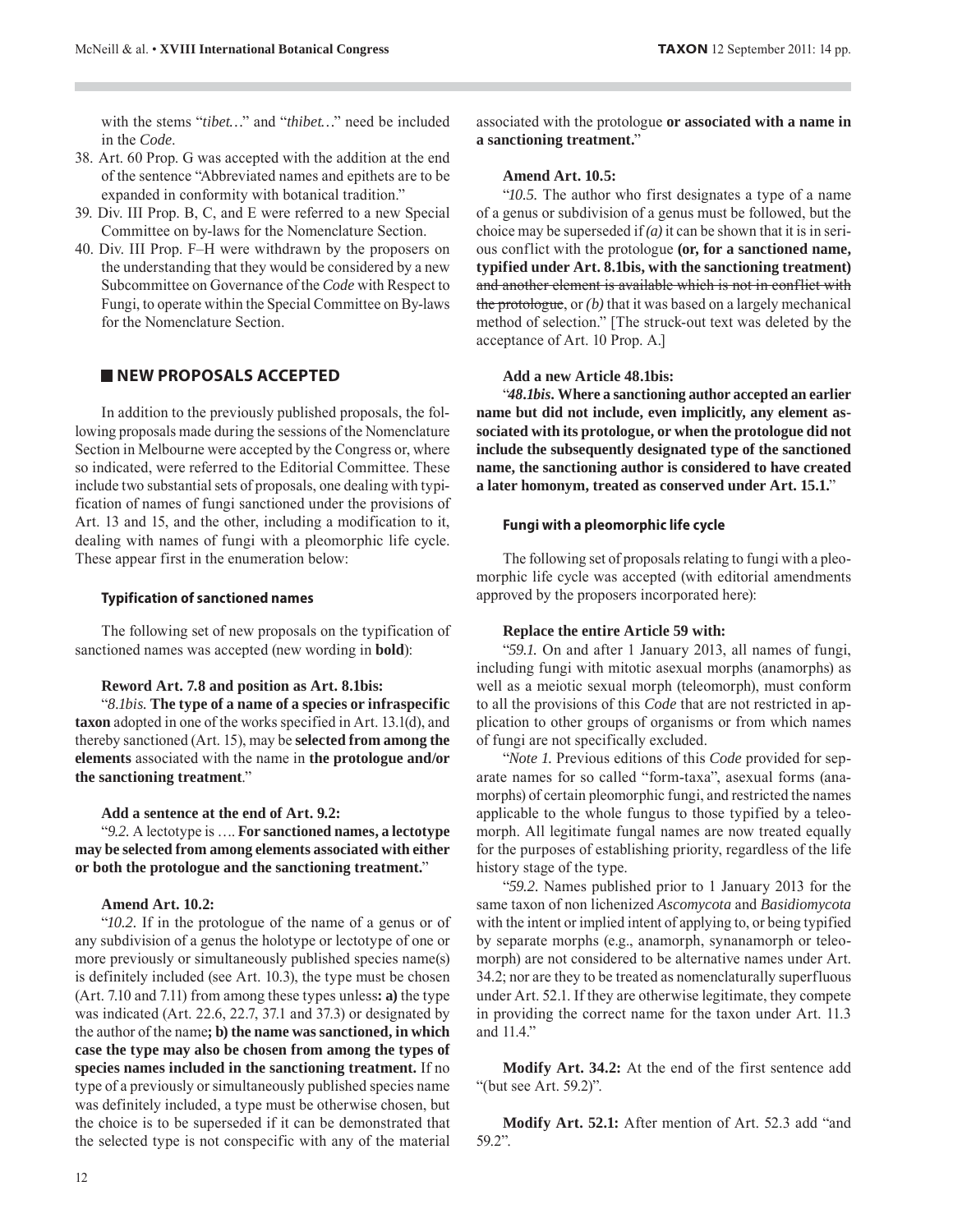#### **Corollaries:**

Modify Art. 1.3 by deleting the phrase, "As in the case of form-taxa for asexual forms (anamorphs) of certain pleomorphic fungi (Art. 59),".

Modify Art. 7.4 by deleting reference to Art. 59.6.

Modify Art. 7.9 by removing reference to Art. 59 and removing Note 1.

Modify Art. 9.7 by removing, "(but see also Art. 59.7)".

Modify Art. 11.1 by removing "form-taxa of fungi and" reference to Art. 59.4 and 59.5.

Modify Art. 11.3 by removing reference to Art. 59.

Modify Art. 51.1 by deleting the phrase ", or (in pleomorphic fungi with names governed by Art. 59) because the morph represented by its type is not in accordance with that of the type of the generic name."

#### **Add to Article 14 (new):**

"*14.n.* For organisms treated as fungi under this *Code*, lists of names may be submitted to the General Committee, which will refer them to the Nomenclature Committee for Fungi for examination by subcommittees established by that Committee in consultation with the General Committee and appropriate international bodies. Accepted names on these lists, which become permanent as Appendices XX–YY once reviewed by the Nomenclature Committee for Fungi and the General Committee, are to be listed with their types together with those competing synonyms (including sanctioned names) against which they are treated as conserved. For lists of rejected names see Art. 56.n."

**Add to Art. 56 (new)** [specifically referred to the Editorial Committee for wording and placement]:

"*56.n.* For organisms treated as fungi under this *Code*, lists of rejected names may also be included in the Appendices established under Art. 14.n. Such names are to be treated as though rejected outright under Art. 56.1 and may become eligible for use only by conservation under Art. 14."

#### **Add a new paragraph to Art. 57:**

*57.2.* In pleomorphic fungi, in cases where, prior to 1 January 2013, both teleomorph-typified and anamorph-typified names were widely used for a taxon, an anamorph-typified name that has priority must not be taken up until retention of the teleomorph-typified name has been considered by the General Committee and rejected.

#### **Lichenized fungi**

Subsequent to acceptance of the proposals on fungi with a pleomorphic life cycle, the following modifying proposal was accepted:

"*14.n[bis]*. Lichenized fungi, and those fungi traditionally associated with them taxonomically (e.g. *Mycocaliciaceae*, but not lichenicolous fungi), are exempt from the newly accepted provisions in Art. 14.n, 56.n, and 57.2."

#### **Other new proposals**

Amend **the title of the** *Code* to become "*The International Code of Nomenclature for algae, fungi, and plants*". This reflected the view of the Section that the revised title of the *Code* had become unduly cumbersome after the acceptance of the amended General Prop. A.

Amend **Art. 6.4** second sentence, **18.3, and 19.5** to read (deleted text struck-out; new text in **bold**):

"*6.4.* … A name which according to this *Code* was illegitimate when published cannot become legitimate later unless it **(or, in the case of names of families or subdivisions of families, the name on which it is based)** is conserved or sanctioned."

"*18.3.* A name of a family based on an illegitimate generic name is illegitimate unless it **or the generic name upon which it is based** is conserved."

"*19.5.* A name of a subdivision of a family based on an illegitimate generic name that is not the base of a conserved family name is illegitimate **unless the generic name upon which it is based is conserved or is the base of a conserved family name**."

Add the words in bold to **Art. 8.4** (accepted after a card vote: 290 : 145, 66.7%):

"*8.4.* Type specimens of names of taxa must be preserved permanently and may not be living plants or cultures. However, cultures of fungi and algae, if preserved in a metabolically inactive state (e.g. by lyzophilization or deepfreezing **to remain alive in that inactive state**), are acceptable as types."

Delete from **Art. 11.8** reference to "subfossils", and also delete from the Glossary.

Establish an Appendix to list binding decisions made under **Art. 32.4** on valid publication of names.

Give the Editorial Committee a mandate to restructure and reword **Chapter IV Section 2** (Art. 32–45, Conditions and Dates of Valid Publication of Names) to make it more coherent but without changing the meaning except where expressly agreed by this Nomenclature Section.

Extend **Art. 36 Prop. E**, as accepted by the Section, to include all organisms covered by the *Code*; i.e., in order to be validly published, a name of a new taxon of any organism covered by the *Code*, published on or after 1 January 2013, must be accompanied by an English or Latin description or diagnosis.

Bring forward the starting date in the above new proposal on **Art. 36** from 1 January 2013 to 1 January 2012.

Convert **Art. 46 Note 4** into a rule, appropriately worded.

Replace "is permissible" in the third sentence of **Art. 60.6** with "is an optional phonetic device that is not considered to alter the spelling and is thus permissible."